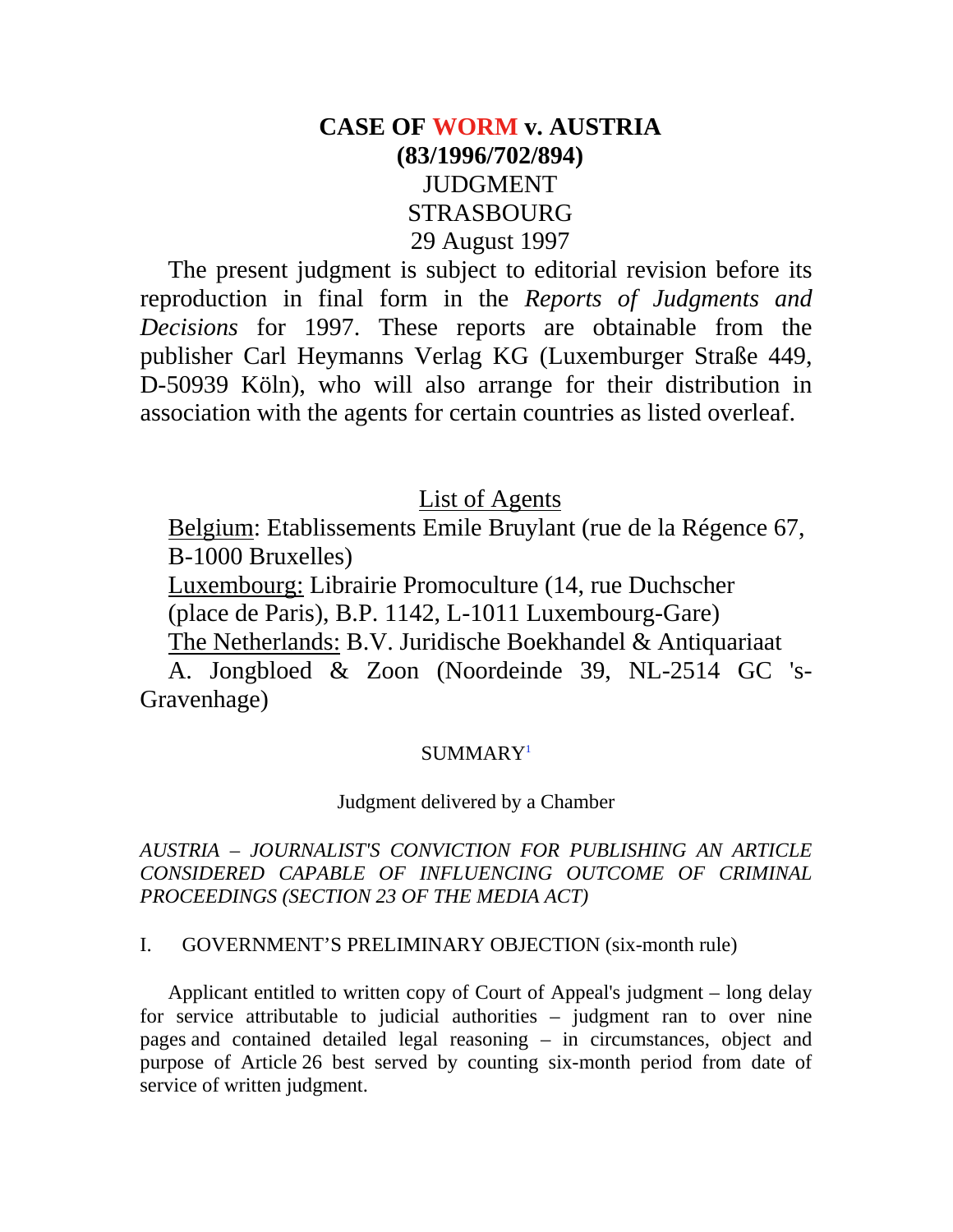*Conclusion*: objection dismissed (unanimously). II. ARTICLE 10 OF THE CONVENTION

Applicant's conviction constituted interference with his right to freedom of expression.

#### **A. Whether interference was "prescribed by law"**

Convictions for "prohibited influence on criminal proceedings" have legal basis in domestic law (section 23 of Media Act) – application of that provision to applicant's case not beyond what could be reasonably foreseen in circumstances – impugned conviction was "prescribed by law".

#### **B. Whether interference pursued a legitimate aim**

Interference aimed at "maintaining the authority and impartiality of the judiciary" – Contracting States entitled to take account of considerations going to general protection of the fundamental role of courts in a democratic society – various reasons given for conviction fell within that aim – not necessary to examine separately whether interference aimed at protecting right to presumption of innocence.

#### **C. Whether interference was "necessary in a democratic society"**

Reasons given for conviction were "relevant" with regard to aim pursued.

Courts cannot operate in vacuum – there is room for discussion of subject matter of criminal trials in specialised journals, in general press or amongst public at large – reporting, including comment, on court proceedings contributes to their publicity in consonance with Article 6  $\S$  1 requirement that hearings be public – particularly where a public figure is involved – limits of acceptable comment wider as regards a politician than as regards private individuals – public figures nonetheless entitled to enjoyment of fair-trial guarantees on same basis as every other person.

Conviction in issue not directed against applicant's right to inform in an objective manner about public figure's trial but against unfavourable assessment of an element of evidence at the trial – applicant clearly stated opinion on accused's guilt – appellate court took into account impugned article in its entirety – article cannot be said to be incapable of warranting conclusion as to its potential for influencing outcome of trial.

It was primarily for appellate court to evaluate likelihood that article would be read by at least the lay judges and to ascertain applicant's criminal intent – appellate court entitled to punish applicant's attempt to usurp courts' role.

Interests of applicant and public in imparting and receiving ideas concerning matter of general concern not such as to outweigh considerations as to adverse consequences of diffusion of impugned article for the authority and impartiality of the judiciary in Austria – reasons adduced to justify interference also "sufficient".

Given amount of fine and fact that publishing firm was made jointly and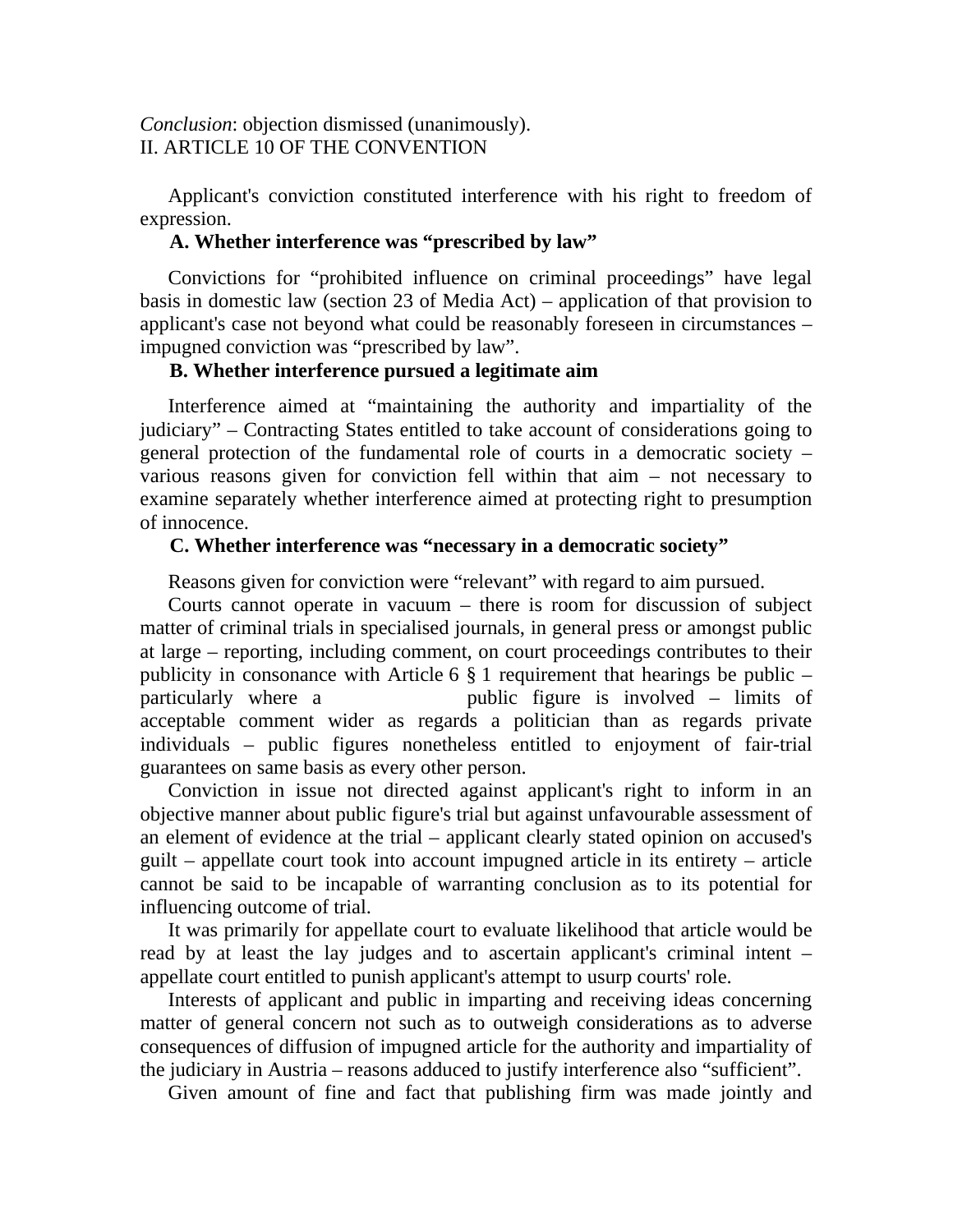severally liable for payment, sanction not disproportionate to aim.

Applicant's conviction and sentence "necessary in a democratic society".

*Conclusion*: no violation (seven votes to two).

#### COURT'S CASE-LAW REFERRED TO

26.4.1979, *Sunday Times* v. the United Kingdom (no. 1); 1.10.1982, Piersack v. Belgium; 8.7.1986, Lingens v. Austria; 26.11.1991, *Sunday Times* v. the United Kingdom (no. 2); 24.2.1993, Fey v. Austria; 25.8.1993, Chorherr v. Austria; 23.9.1994, Jersild v. Denmark; 27.3.1996, Goodwin v. the United Kingdom

### In the case of Worm **v.** Austria<sup>2</sup>,

The European Court of Human Rights, sitting, in accordance with Article 43 of the Convention for the Protection of Human Rights and Fundamental Freedoms ("the Convention") and the relevant provisions of Rules of Court  $B^3$ , as a Chamber composed of the following judges:

> Mr R. BERNHARDT, *President*, Mr F. GÖLCÜKLÜ, Mr F. MATSCHER, Mr B. WALSH, Mr J.M. MORENILLA, Mr B. REPIK, Mr K. JUNGWIERT, Mr U. LŌHMUS, Mr J. CASADEVALL,

and also of Mr H. PETZOLD, *Registrar*, and Mr P.J. MAHONEY, *Deputy Registrar*,

Having deliberated in private on 25 April and 26 June 1997,

Delivers the following judgment, which was adopted on the last-mentioned date:

### **PROCEDURE**

1. The case was referred to the Court by the European Commission of Human Rights ("the Commission") on 4 July 1996 and by the Government of the Republic of Austria ("the Government") on 11 September 1996, within the three-month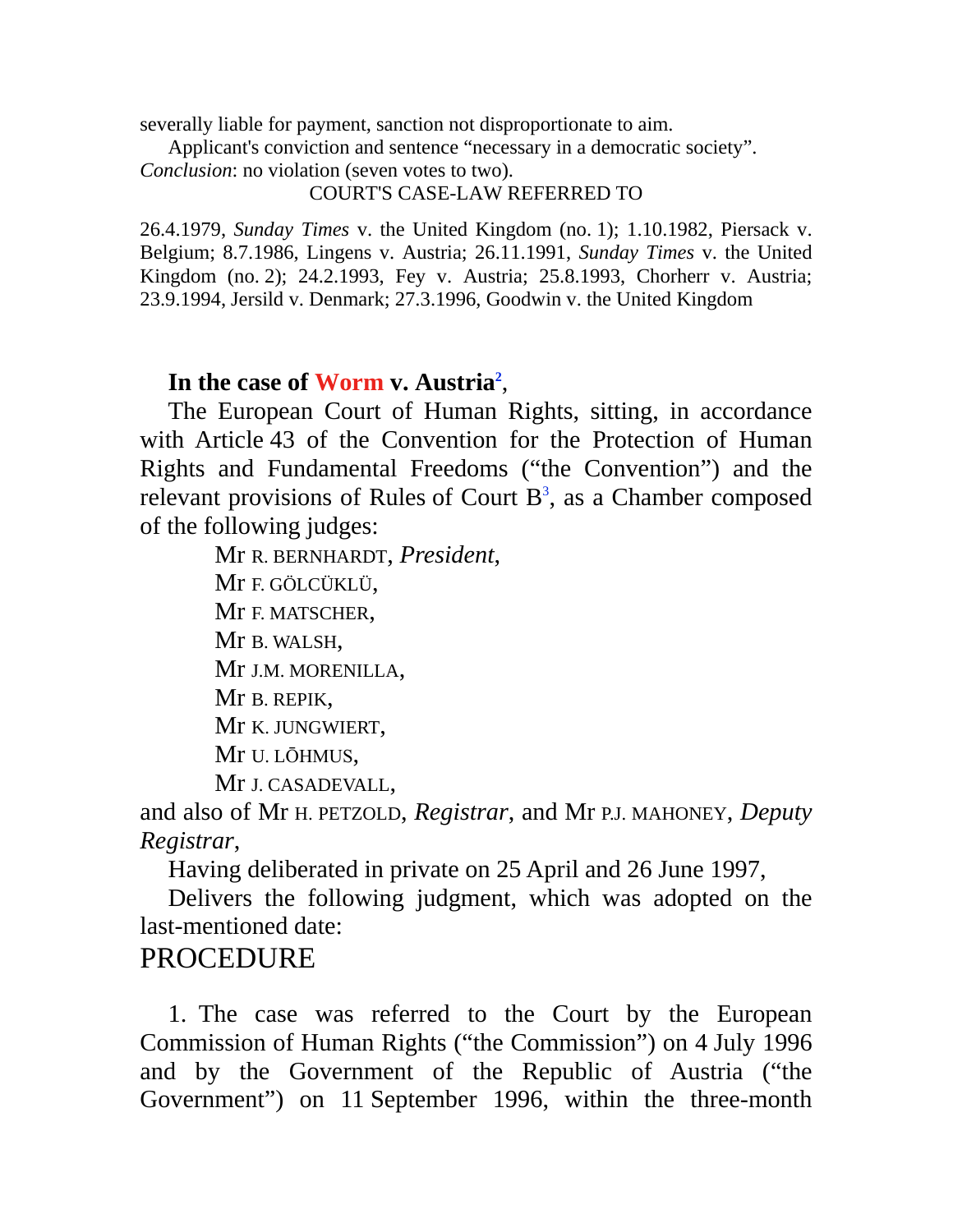period laid down by Article 32 § 1 and Article 47 of the Convention. It originated in an application (no. 22714/93) against Austria lodged with the Commission under Article 25 by an Austrian national, Mr Alfred **Worm**, on 28 July 1993.

The Commission's request referred to Articles 44 and 48 and to the declaration whereby Austria recognised the compulsory jurisdiction of the Court (Article 46); the Government's application referred to Articles 44 and 48. The object of the request and of the application was to obtain a decision as to whether the facts of the case disclosed a breach by the respondent State of its obligations under Article 10 of the Convention.

2. In response to the enquiry made in accordance with Rule 35 § 3 (d) of Rules of Court B, the applicant stated that he wished to take part in the proceedings and designated the lawyer who would represent him (Rule 31). The lawyer was given leave by the President to use the German language (Rule 28 § 3).

3. The Chamber to be constituted included *ex officio* Mr F. Matscher, the elected judge of Austrian nationality (Article 43 of the Convention), and Mr R. Bernhardt, the Vice-President of the Court (Rule 21 § 4 (b)). On 7 August 1996, in the presence of the Registrar, the President of the Court, Mr R. Ryssdal, drew by lot the names of the other seven members, namely Mr F. Gölcüklü, Mr B. Walsh, Mr J.M. Morenilla, Mr B. Repik, Mr K. Jungwiert, Mr U. Lōhmus and Mr J. Casadevall (Article 43 *in fine* of the Convention and Rule 21 § 5).

4. As President of the Chamber (Rule 21 § 6), Mr Bernhardt, acting through the Registrar, consulted the Agent of the Austrian Government, the applicant's lawyer and the Delegate of the Commission on the organisation of the proceedings (Rules 39 § 1 and 40). Pursuant to the order made in consequence, the Registrar received the applicant's and the Government's memorials on 21 and 28 February 1997 respectively. The Commission produced the file on the proceedings before it, as requested by the Registrar on the President's instructions.

5. In accordance with the President's decision, the hearing took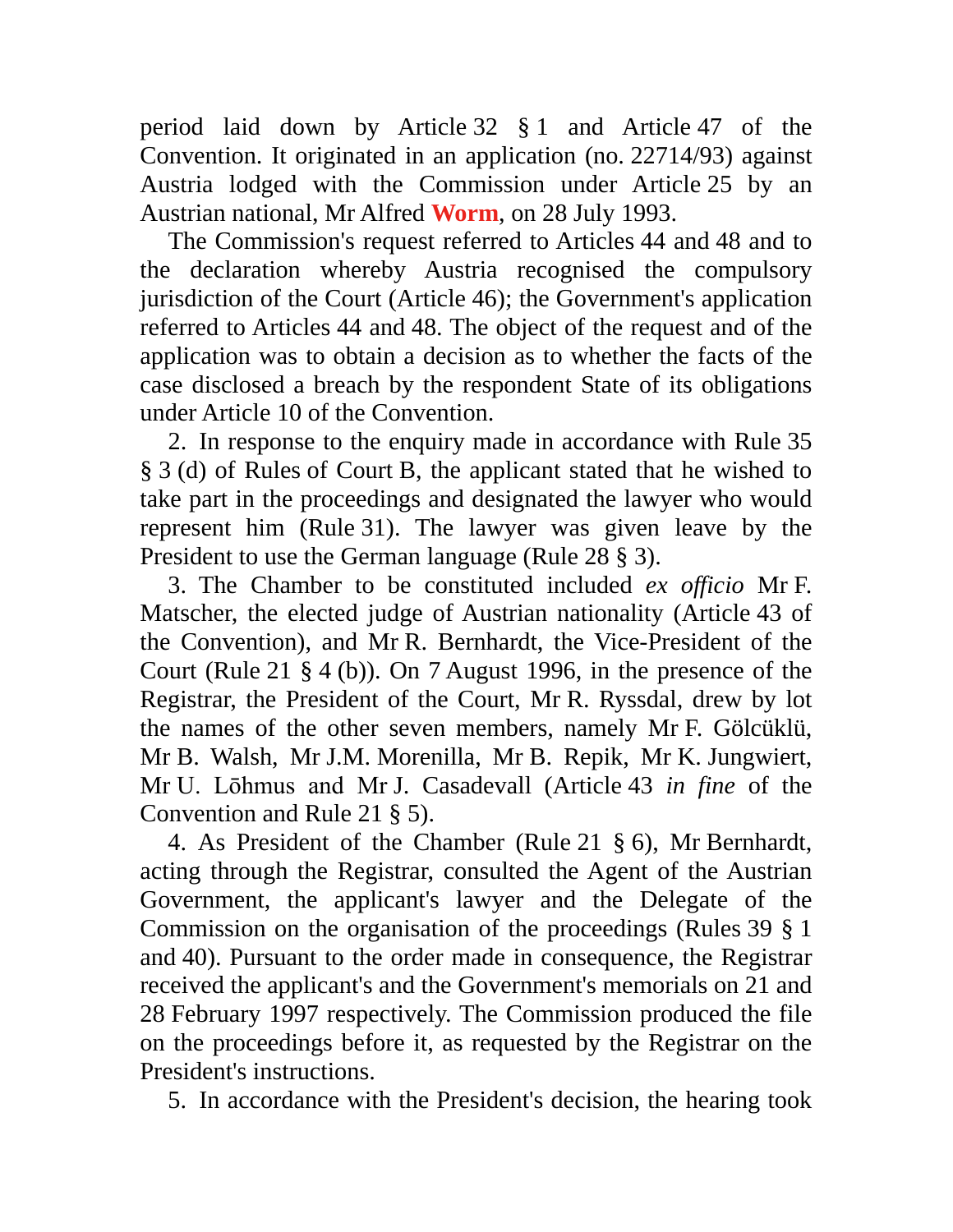place in public in the Human Rights Building, Strasbourg, on 22 April 1997. The Court had held a preparatory meeting beforehand.

There appeared before the Court:

(a) *for the Government* Mr F. CEDE, Ambassador, Legal Adviser, Head of the International Law Department, Federal Ministry of Foreign Affairs, *Agent*, Mr S. BENNER, Public Prosecutor, Criminal Affairs and Pardons Department, Federal Ministry of Justice, Ms E. BERTAGNOLI, International Law Department, Federal Ministry of Foreign Affairs, Ms I. ERMACORA, Constitutional Department, Federal Chancellery, *Advisers*;

(b) *for the Commission* Mr J.-C. GEUS, *Delegate*;

(c) *for the applicant* Mr W. MASSER, of the Vienna Bar, *Counsel*.

The Court heard addresses by Mr Geus, Mr Masser and Mr Cede and also replies to its questions.

## AS TO THE FACTS

## I. CIRCUMSTANCES OF THE CASE

6. The applicant, Mr Alfred **Worm**, is a journalist. He was born in 1945 and lives in Vienna.

7. At the material time the applicant was working for *Profil*, an Austrian periodical dealing mostly with politics. For several years, he investigated into and reported on the case of Mr Hannes Androsch, a former Vice-Chancellor and Minister of Finance, who was involved in certain criminal proceedings.

### **A. Mr Androsch's criminal record**

8. In 1989 Mr Androsch had been convicted by the Vienna Court of Appeal (*Oberlandesgericht*) of having made false statements as a witness on two occasions. The court found that he had, before a parliamentary investigating committee (*Untersuchungsausschuß*), wrongly stated that certain amounts of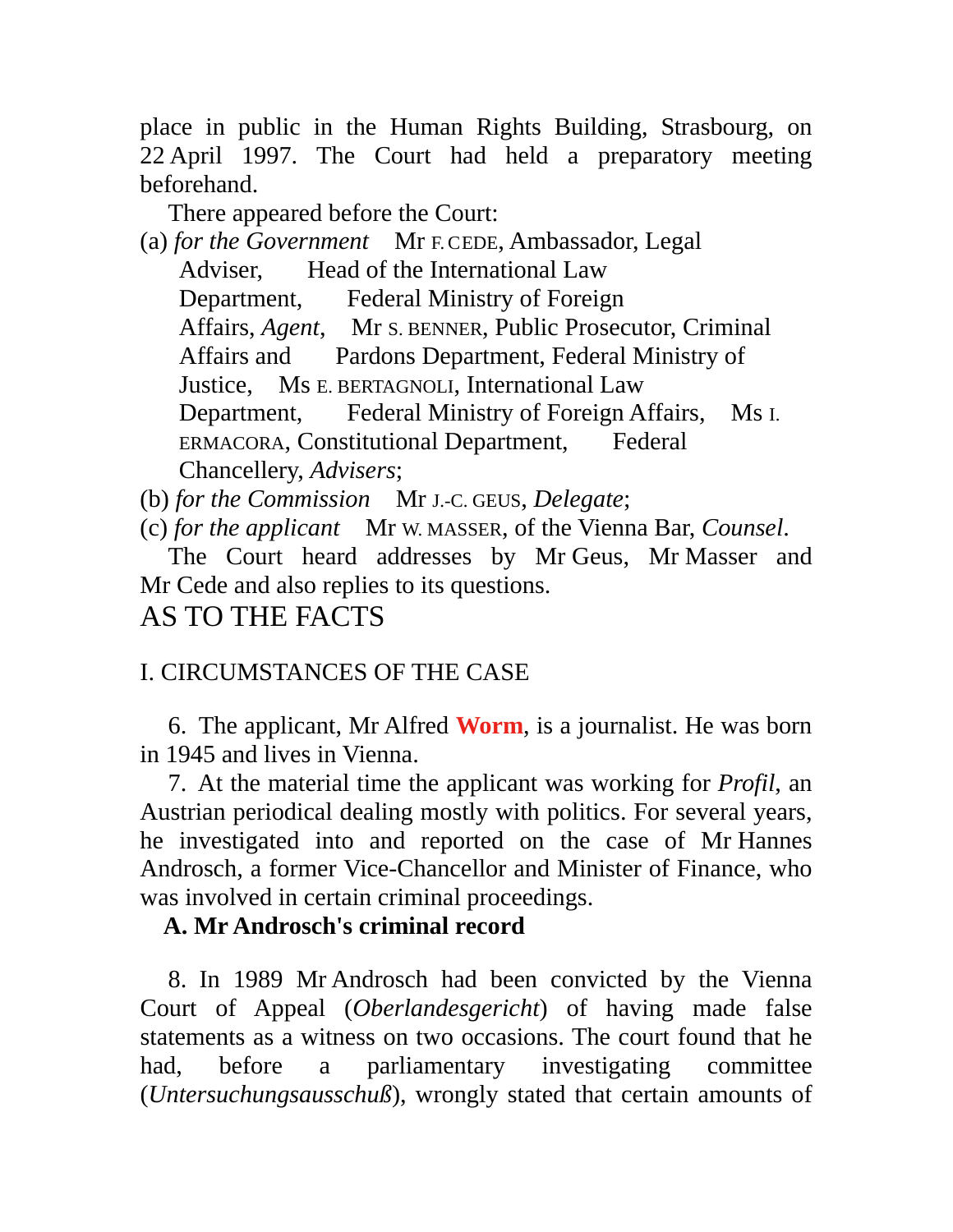money had been put at his disposal by a Mr S., whereas in fact they had been transferred from anonymous bank accounts operated by his wife and himself. Furthermore, in the context of criminal proceedings against financial officers charged with abuse of authority, Mr Androsch had stated that several anonymous accounts were held by a Mr S., whereas in fact they were operated by his wife, his mother and himself.

9. In 1991 the Vienna Regional Criminal Court (*Landesgericht für Strafsachen*), sitting as a court of two professional judges and two lay judges (*Schöffengericht*), conducted criminal proceedings against Mr Androsch concerning charges of tax evasion. It held hearings, *inter alia*, on 25 and 26 May 1991.

On 8 October 1991 Mr Androsch was convicted of having evaded taxes between 1973 and 1981. He was sentenced to a fine of 1.8 million Austrian schillings (ATS).

### **B. The article**

10. On 1 July 1991 *Profil* had published a twopage article written by the applicant, relating to the above proceedings. It read as follows:

#### "ADJOURNED FOR REFLECTION

A criminal court sitting with lay judges spent two days considering Hannes Androsch's tax evasion. The atmosphere during the trial was glacial.

'Above all, there were to be no mistakes during the proceedings. The case was to be handled with common prudence, properly and to the best of our knowledge and belief – but not with kid gloves!' (Mr Heinz Tschernutter, tax investigator and witness, when asked what principles had governed the hearing of the Androsch case.)

On the day before the trial [the Austrian newspaper] *Die Presse* dropped the bombshell that was meant to shake all Austria. Lawyer Herbert Schachter was quoted as saying: 'I'm sure that Dr Androsch will present his case in an impressive manner.'

The horizon was darkened by this impressive presentation and the earth shook as the accused worsened his lousy position by taking refuge in lapses of memory ('I can't remember' – 'I don't have any detailed knowledge') and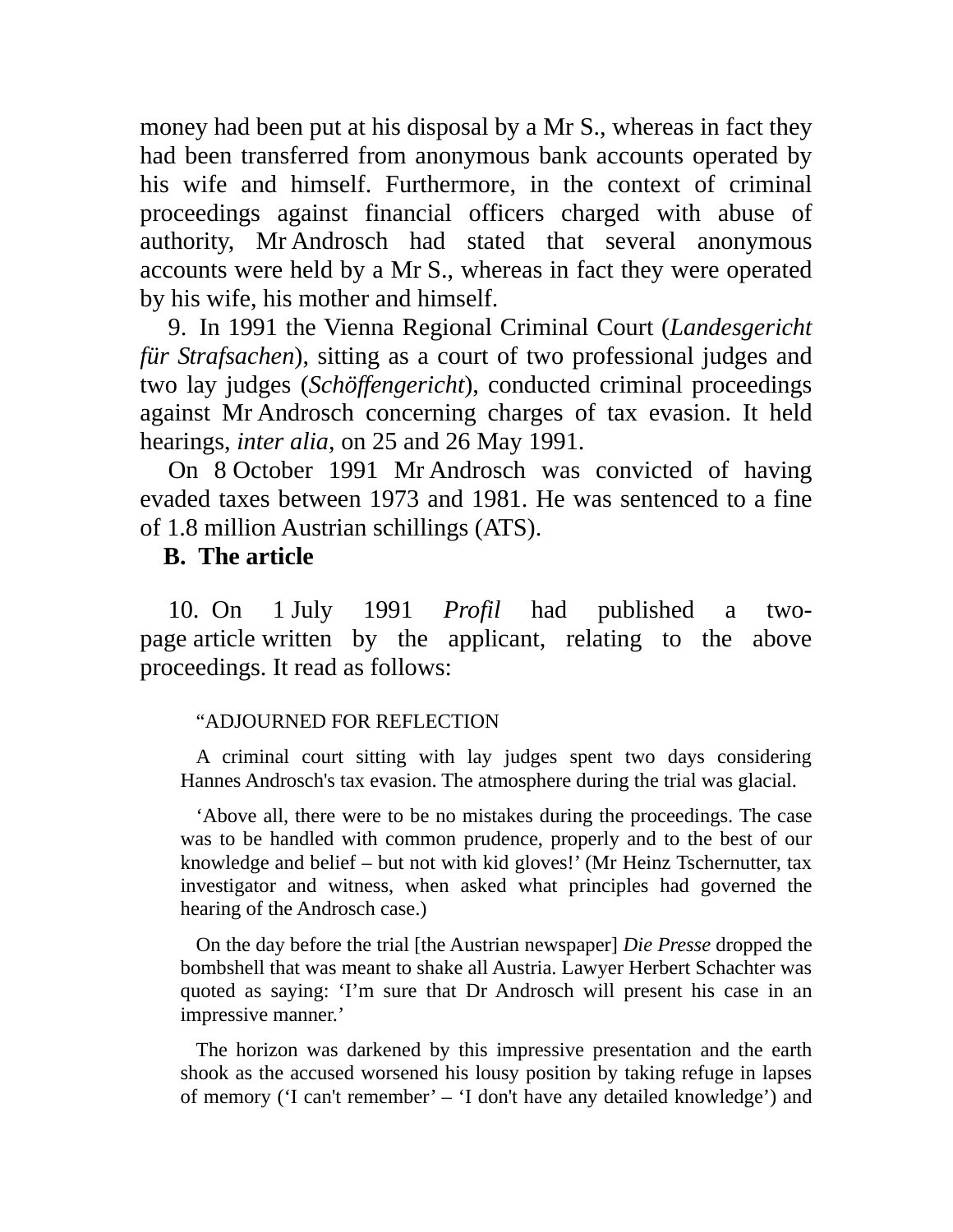by attempting to shift the blame onto others ('I was represented by tax advisers in all those years') or by playing the animal that has been maltreated ('There is not a single large-scale business in the whole of Austria that has been subjected for years to as many inspections as I have been').

Hannes Androsch's biggest problem is Hannes Androsch. His second biggest problem is his lawyer, Herbert Schachter. Together, defending counsel and client are invincible. If blatant scorn could change the temperature, the courtroom would be covered by a thick layer of ice.

The patient judge, Friedrich Zeilinger, enquires, 'So, what exactly happened?' The blasé defendant replies, 'I would ask you to infer exactly what happened from the file. You have the documents in front of you  $- I$ haven't.'

At another point Androsch said, with a disdainful gesture towards Friedrich Matousek: 'You, my dear Public Prosecutor ...' in a tone as if to say 'You wretched **worm**!'

Androsch underestimates the judiciary. Once again. Judge Zeilinger knows the file inside out, as was clear from each of his questions. The public prosecutor, Matousek, is able to find his way around in the dark generated by the 'international legal adviser's' murky financial deals, and, after all, the prosecuting authorities have been examining the flow of funds to and from Hannes Androsch for a good decade.

The accused mistook the excessively polite and markedly accommodating manner of the presiding judge for weakness. He has also known the public prosecutor for years and yet still doesn't know him properly. Matousek speaks quietly and slowly so that one can follow what he says, and acts in a spectacularly unspectacular manner. Only the arrogant interpret his lack of grand gestures as cluelessness.

Even the public prosecutor did make one mistake, however, when he cited the judgment of the Court of Appeal in the proceedings against Androsch for giving false evidence (now concluded) and referred to 'long-term, ingenious and sophisticated linking of accounts'. The alleged tax evasion was perhaps 'long-term' but by no means 'ingenious and sophisticated'.

The opposite was true: anyone venturing into the maze of Androsch's accounts containing undeclared money is amazed by the structure's simplicity. It is not only wholly lacking in sophistication but is almost astoundingly crude. Crude not because Androsch lacked intelligence but rather because it was based on the cast-iron foundation of the misplaced loyalty of officials. While Androsch was Finance Minister, until January 1981, he could rely on the zealous but unlawful obedience of a number of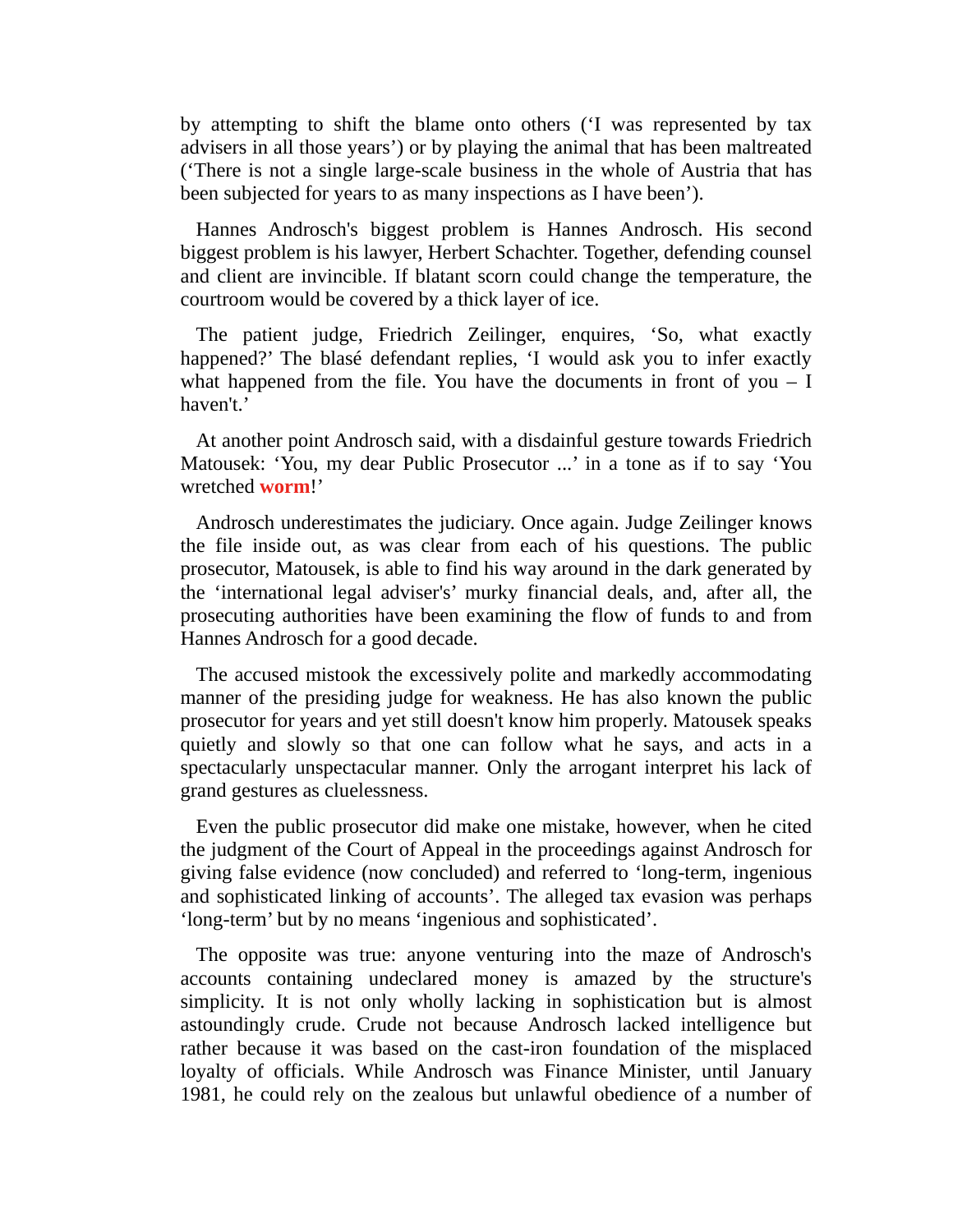powerful officials. As soon as Androsch left, those officials had their hands full concealing their complicity in the cover-up. Admittedly, a whole string of other officials, by no means excessively brave but simply law-abiding, attempted again and again to ensure that the law prevailed. They foundered, however, on practicalities. The team led by the Carinthian tax investigator, Adolf Panzenböck (1982 to 1984) certainly gathered all the relevant details, but the head of one of the Vienna tax offices who had been in charge of the case for only a day and a half issued a clean bill of health. And last week, when they appeared as witnesses, the tax officials Walter Handerek, Heinz Tschernutter and Gerhard Berner, who reopened the file between 1985 and 1988, were treated by defending counsel Herbert Schachter as though they were the accused rather than Androsch.

It has been known since 1980 that Androsch evaded taxes. The legal proceedings which were adjourned on Friday furnished further proof that for years the accused escaped prosecution thanks to the zealous obedience of officials. When this was no longer possible as an independent judge was in charge of the investigations, Androsch's advisers took every opportunity to delay the proceedings. It is both symptomatic and revealing that Androsch told the trial court again and again that 'seven inspections' had been carried out and on each occasion had found in his favour, and that it was very unfair that just the eighth inspection should shatter the ideal world of his illusory innocence. Everyone except him is to blame for this. Androsch has in the meantime become so completely immersed in the role of the innocent victim that he cannot subjectively conceive of ever having been the guilty party.

From an objective point of view, it should be pointed out in Androsch's favour that there may be several people in Austria who in nearly two decades (from 1965 to 1983) have evaded more than 6.3 million schillings in tax without, however, being subjected to such intensive publicity. On the other hand, no Austrian Finance Minister has simultaneously operated seven accounts containing undeclared funds. And, as the public prosecutor put it, although the origin of part of the money had been established, approximately five million schillings were left from unknown sources.

It was impious of Androsch to wheel out his 'adoptive uncle' again at the trial. Admittedly, he argued eloquently that the 'adoptive uncle' was actually an 'adoptive father', but nonetheless the name of a dead person had been taken in vain. Androsch alarmingly implicated not only his 'adoptive father' Gustav Steiner but also his father-in-law Paul Schärf in these financial proceedings. Both were induced to sacrifice themselves for Androsch and to assume a responsibility for undeclared funds and fiduciary relationships which they had never had. The investigating judge Anton Zelenka and subsequently the tax authorities and other judges (Josef Zehetmayer and later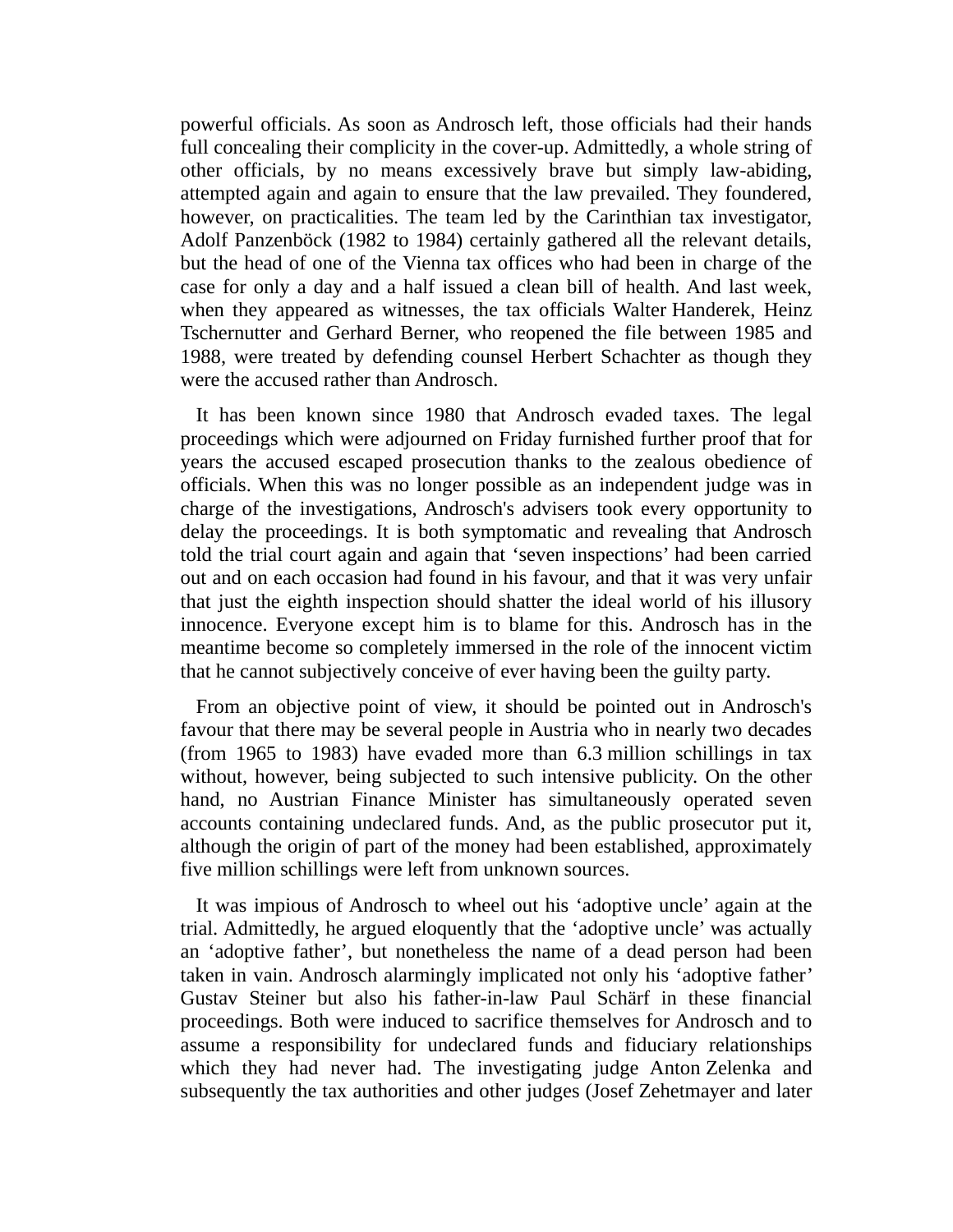the Court of Appeal) proved long ago that Androsch was lying on this point. The flow of funds into and out of the seven accounts containing money not declared to the tax authorities allows of no other interpretation than that Androsch was evading taxes. His defence in court was disgraceful; after so many years one would at least have expected properly constructed arguments. Each time Judge Zeilinger asked him a specific question he either took refuge in lapses of memory or blamed his 'adoptive father'. He even trotted out the late Sir Arthur Stein, the explorer of the Silk Road, from whom he claims to have received a legacy.

No new submissions were made in court – either as regards the accounts containing undeclared money or as regards the funding for his villas. Anyone who had expected Androsch to tell all and, as announced in the newspapers, to reveal new facts and adduce convincing arguments in his defence was bitterly disappointed. Only in respect of the charges of 'covert distribution of profits' was there any legal skirmishing.

Mr Schachter told the court that Androsch was a 'victim of politics'. 'Crimes had been attempted' against Androsch and his client had always had 'opponents who had gone as far as attempting to destroy Androsch psychologically and physically'.

Bruno Kreisky and others were to blame for this.

The court kept trying very gently to bring the defendant back down to earth from his long-winded waffling. And each time he replied 'I can't say. After all, I do have other things to do' (i.e. than grapple with such stupid questions).

If necessary, the authorities can always be blamed for everything. In the instant case this cliché clearly did not apply to Judge Zeilinger. For two mornings he demonstrated drawing-room justice at its best. The judge forced himself to be polite even when he was clearly irritated by the defendant's bored self-assurance. On the very first day of the trial an area of psychological tension built up which the former Minister clearly misinterpreted. From time to time the 53-year-old slipped into the role of a public speaker talking politics. He paid less and less attention to the judge's questions and treated the public prosecutor with increasingly provocative contempt. He turned to look more and more often at the public in the gallery, seeking approval, and his gestures increasingly reminded one of the selfsatisfied, powerful Vice-Chancellor and Finance Minister accustomed to victory.

In those circumstances serious tactical errors were made. Defence counsel interrupted the judge and Androsch succumbed to his own charm. He talked and talked, a volubility that the *Kronen Zeitung* mistook for 'brilliant rhetoric'. In reality the defendant was distancing himself as much as possible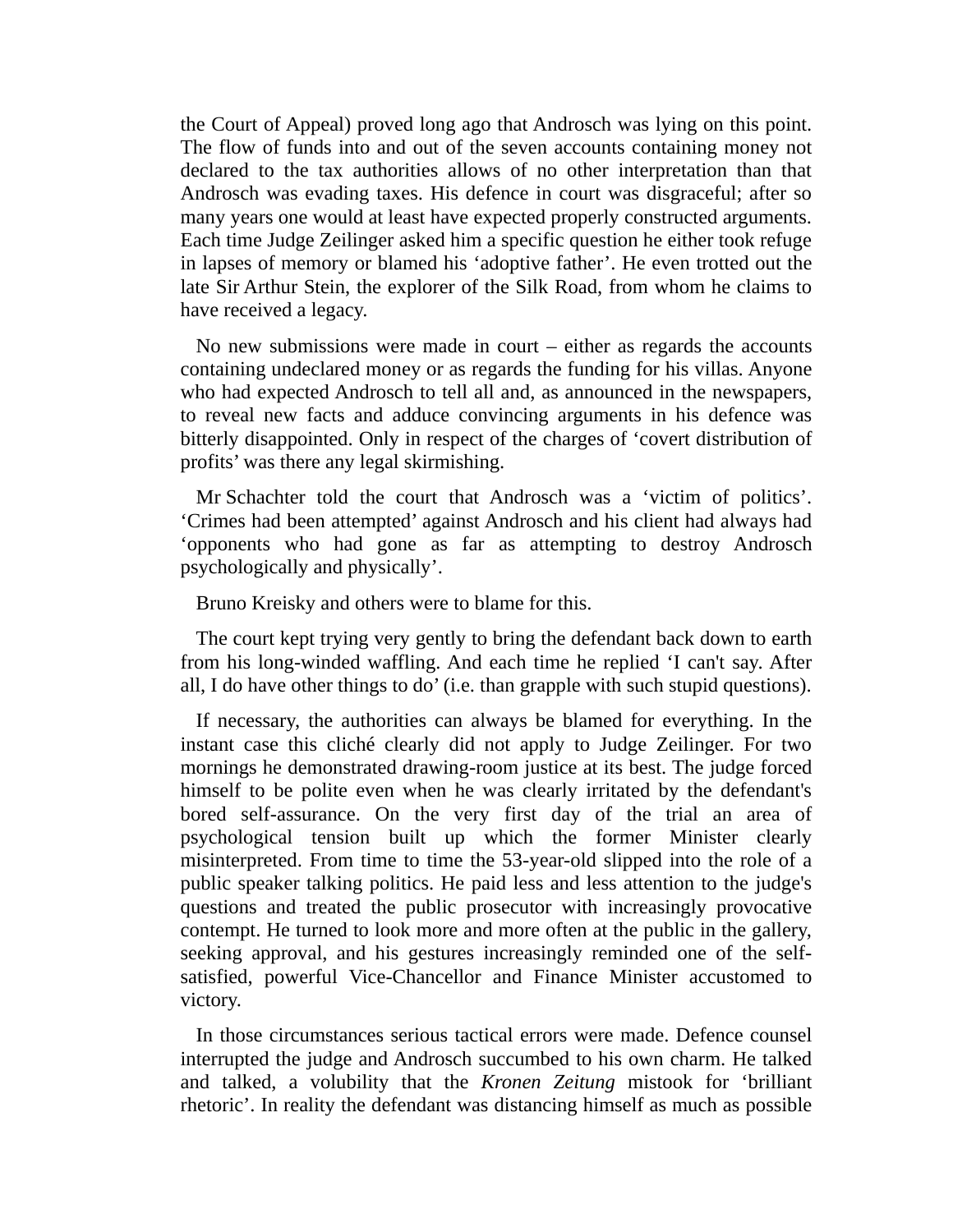from his own responsibility.

Others were to blame.

Judge Zeilinger did not lose control of the situation for a second, however. From time to time, as was apparent from his posture, he had a sharp word on the tip of his tongue, but he never actually uttered it.

The defendant sensed weakness and made full use of his own – supposed – strength; he forged a link with the public while severing the one with the court.

Judge Zeilinger had prepared for this trial keenly and diligently. By citing facts he kept forcing Androsch into corners from which he could only escape by taking refuge in memory lapses.

In many major trials the sinner has been given a fair chance to the very end. Androsch too had a fair chance last Friday; of twelve defence motions, ten were dismissed and two allowed. The court admitted evidence as to whether in the tax proceedings against Androsch any unlawful influence had been exerted or instructions issued which adversely affected the taxpayer. In the next stage of trial, in August or September (the court even took account of defence counsel's summer holidays!), officials from the Regional Tax Office and the Ministry of Finance will therefore be heard as witnesses.

There comes, however, a point in every trial after which the court expects some sign of understanding. It hopes for a trace of humility that may be appraised as a mitigating circumstance.

The defendant has shown no humility to date, not even for a second. But he now has a few weeks to consider whether it is consonant with the principles of a State based on the rule of law for a Finance Minister and his family to have at their disposal accounts containing millions in undeclared funds.

It is now for him to display greatness. The judicial system has uncovered serious matters. The court nevertheless was guided wholly by the principles of fairness up to the very last moment of the trial last Friday, when it adjourned the proceedings.

For reflection."

#### **C. Proceedings in the Vienna Regional Criminal Court**

11. Mr **Worm** was charged under section 23 of the Media Act (*Mediengesetz* – see paragraph 23 below) for having exercised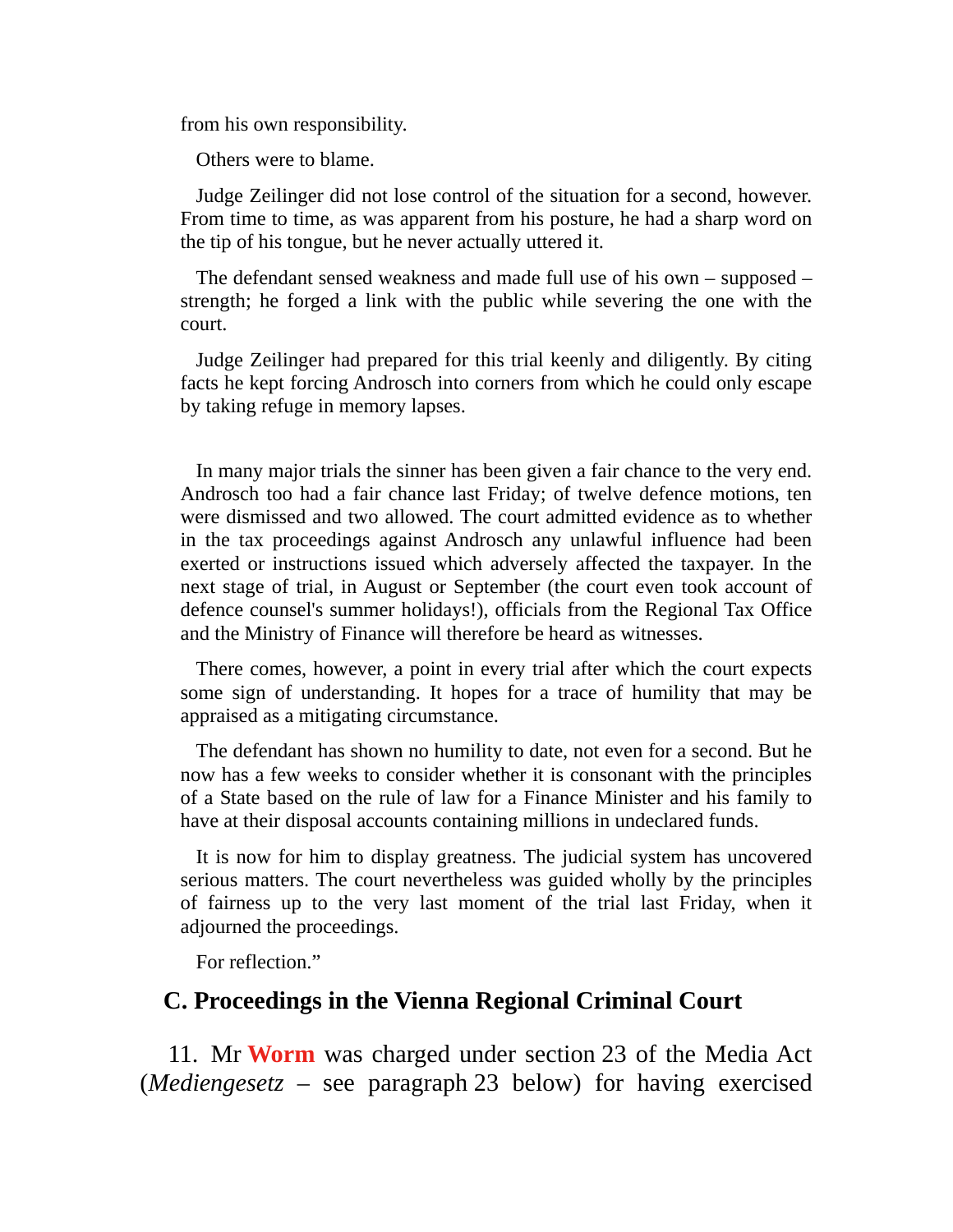prohibited influence on criminal proceedings (*verbotene Einflußnahme auf ein Strafverfahren*).

12. On 12 May 1992 the Vienna Regional Criminal Court, sitting with one judge (*Einzelrichter*), acquitted the applicant. It found that the text in issue was not capable of influencing the outcome of the proceedings against Mr Androsch and that it was not established that the applicant had acted with such an intention.

13. The court recalled that in 1991 Mr Androsch had been convicted of tax evasion (see paragraph 9 above). In establishing whether the impugned article was capable of influencing the result of these proceedings, the court noted that the wording and content of the article as a whole, as well as the development of the proceedings reported upon, the person of the accused, and the person of the applicant had to be taken into account. The article, unlike court reports of the scandal press, analysed the conduct of the presiding judge, the public prosecutor, defence counsel and in particular the accused, Mr Androsch, almost as a psychologist would have done.

Furthermore, the court found that it was clear for every reader, who was vaguely familiar with the issue, that the applicant, who had been working for *Profil* for many years, had intensively dealt with the so-called "Causa Androsch" and had frequently reported on it. It appeared from the article that the applicant assumed that the investigations carried out by the tax authorities were correct. He subjected the statements made by the accused at the trial to a critical psychological analysis. However, his way of writing and the wording used were not capable of influencing these proceedings. Even to a lay judge, the applicant's person and his activities as a journalist in the Androsch case were well known. Thus he would not expect the applicant to give a neutral account of the proceedings.

Moreover, it had not been established that the applicant had acted with the intention of influencing the outcome of the proceedings, in particular as it appeared that he was convinced that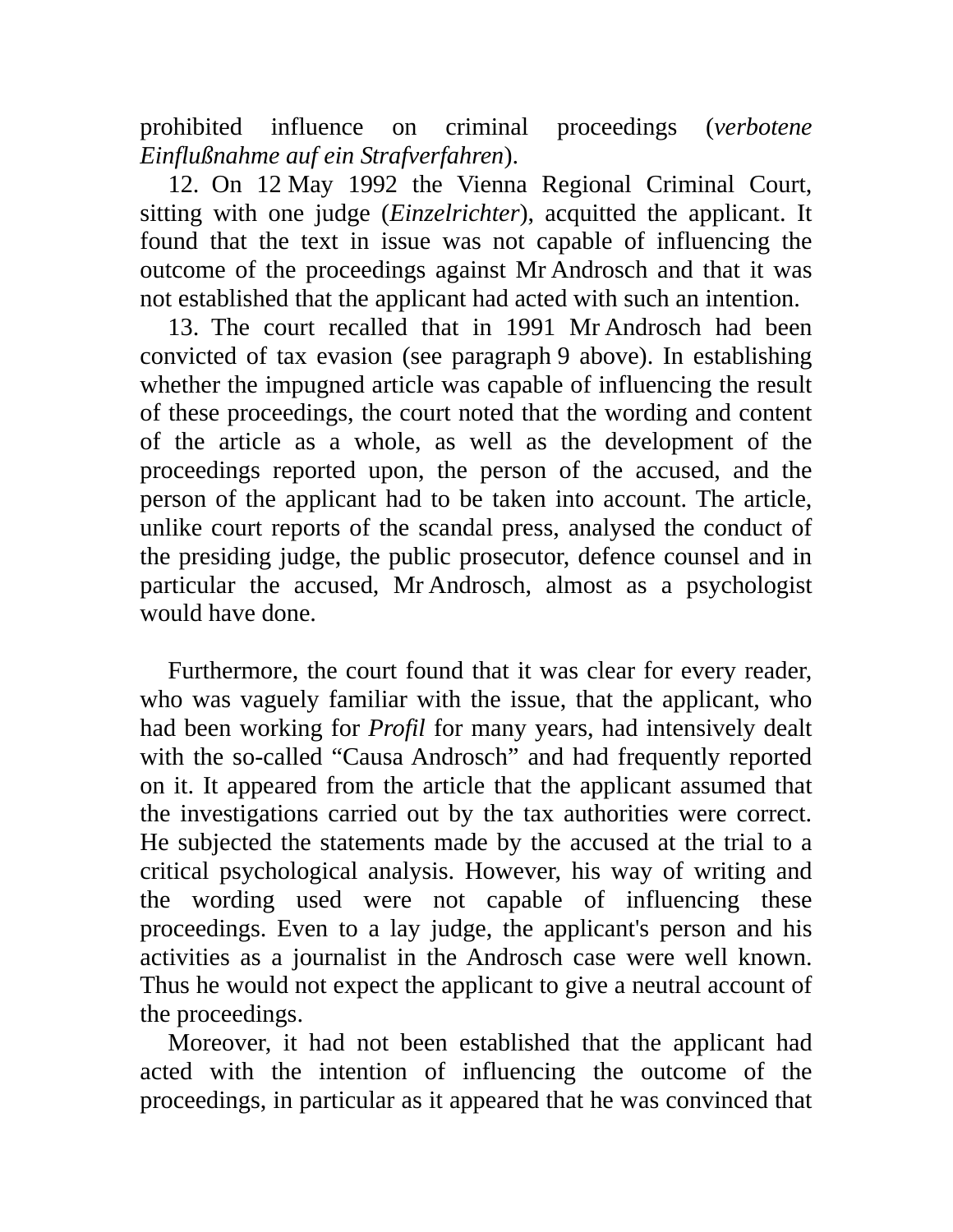### Mr Androsch would in any event be convicted. **D. Proceedings in the Vienna Court of Appeal**

14. On 19 October 1992 the Vienna Court of Appeal, sitting as a court of three professional judges on an appeal by the public prosecutor, held a hearing in the presence of the applicant and his counsel. Mr **Worm** was questioned and stated in particular that the first sentence of the incriminated passage, namely that "the flow of funds into and out of the seven accounts containing money not declared to the tax authorities allows of no other interpretation than that Androsch was evading taxes", was a quotation from the public prosecutor's statement during the trial. The latter had also frequently made reference to Mr Androsch's conviction for having made false statements as a witness (see paragraph 8 above).

15. At the end of the hearing, the operative provisions of the judgment as well as the relevant reasons were read out. The court convicted the applicant of having exercised prohibited influence on criminal proceedings and imposed on him forty day-fines of ATS 1,200 each, that is ATS 48,000, or twenty days' imprisonment in default of payment. The publishing firm was made jointly and severally liable for payment of the fine.

16. The full text of the judgment was served on the applicant on 25 March 1993.

17. The court held, *inter alia*:

"The prosecution appeal is therefore well-founded. It rightly takes as its starting-point that the offence defined in section 23 of the Media Act must be classified as a potentially endangering offence [*abstraktes Gefährdungsdelikt*] …

In general, a potentially endangering offence is defined as conduct typically capable of bringing a dangerous situation into existence, even if in any given case no one is actually exposed to the danger concerned ...

The law regulates only the offender's conduct – in this case comment on the value of evidence – and links to it the inference that such comment is also capable of influencing the outcome of criminal proceedings. A potentially endangering offence accordingly amounts to conduct which is criminal irrespective of any result it may have [*schlichtes Tätigkeitsdelikt*] ...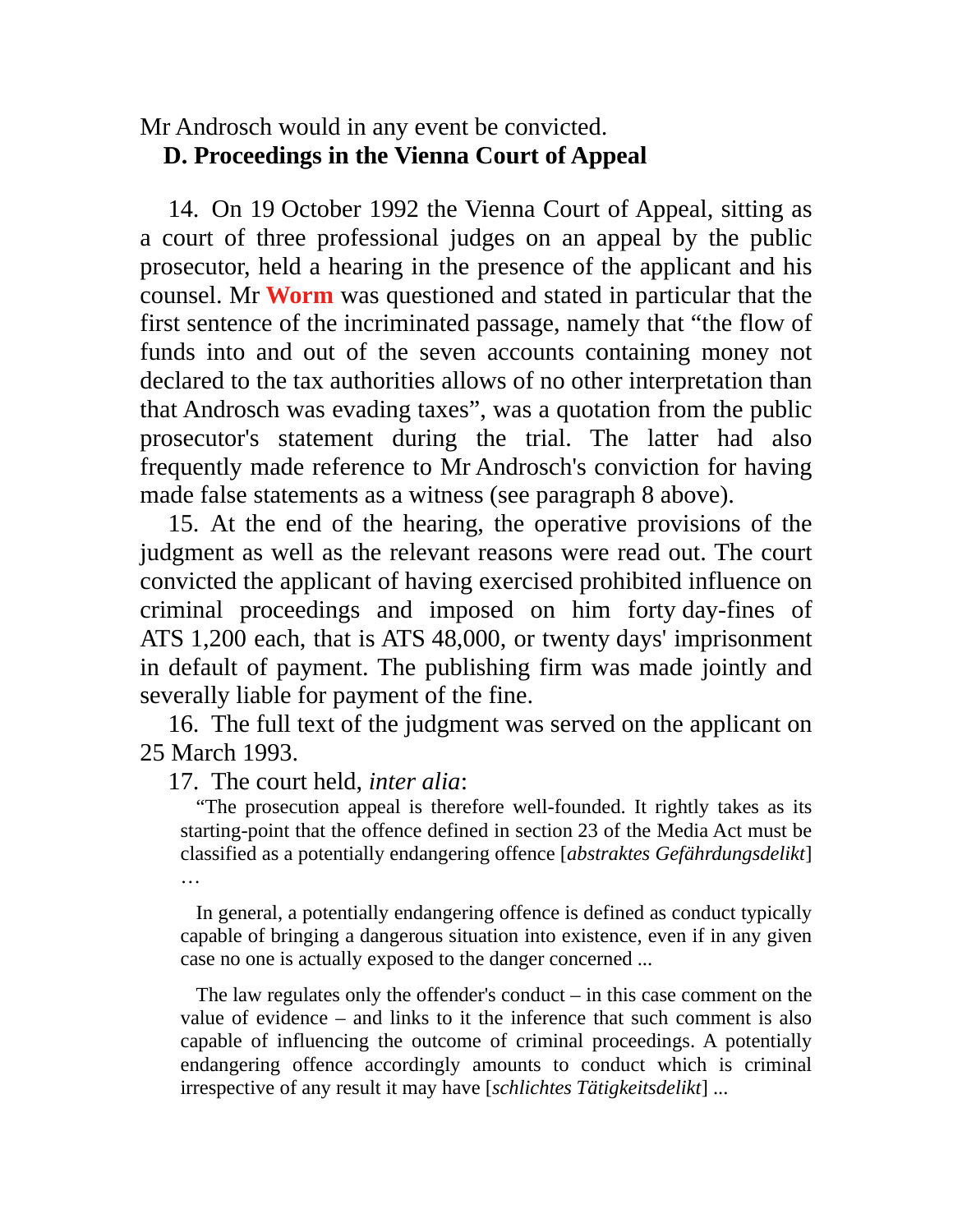The considerations set out in the judgment at first instance as to the extent to which the comment on Mr Androsch's defence was capable of influencing the outcome of the criminal proceedings were therefore pointless ...

The defendant's replies under examination in criminal proceedings constitute evidence ...

[The passage in issue] constitutes (unfavourable) comment on the value of the answers given by Mr Androsch, not just – as the court below held – a critical psychological analysis ..."

18. It observed that "the objective element of the offence defined in section 23 of the Media Act is constituted not only by unfavourable comment on evidence but also by favourable comment".

19. The Court of Appeal also contested the Regional Court's assumption that everybody, including the lay judges, knew the applicant's long-standing commitment in the Androsch case and would therefore not be influenced by his article. It was in no way certain that the lay judges regularly read *Profil*. On the contrary, in spectacular proceedings like the ones in issue, it happened frequently that lay judges would follow the reports in papers they did not usually read. There was no doubt that, at least with regard to the lay judges, the reading of the incriminated article was capable of influencing the outcome of the criminal proceedings.

20. The court added:

"[The above finding] is all the more true in the present case because it can be inferred from the article that the accused wished to usurp the position of the judges dealing with the case.

The objective element of the offence defined in section 23 of the Media Act is accordingly made out.

As regards the subjective element, it should be observed that it is hard to understand why the court below should have concluded that there was no intention to influence the outcome of the trial when that intention was, on the contrary, quite obvious."

21. The court further found that the applicant's expertise and involvement in the subject matter rather reinforced the impression that he had written the article with the intention of influencing the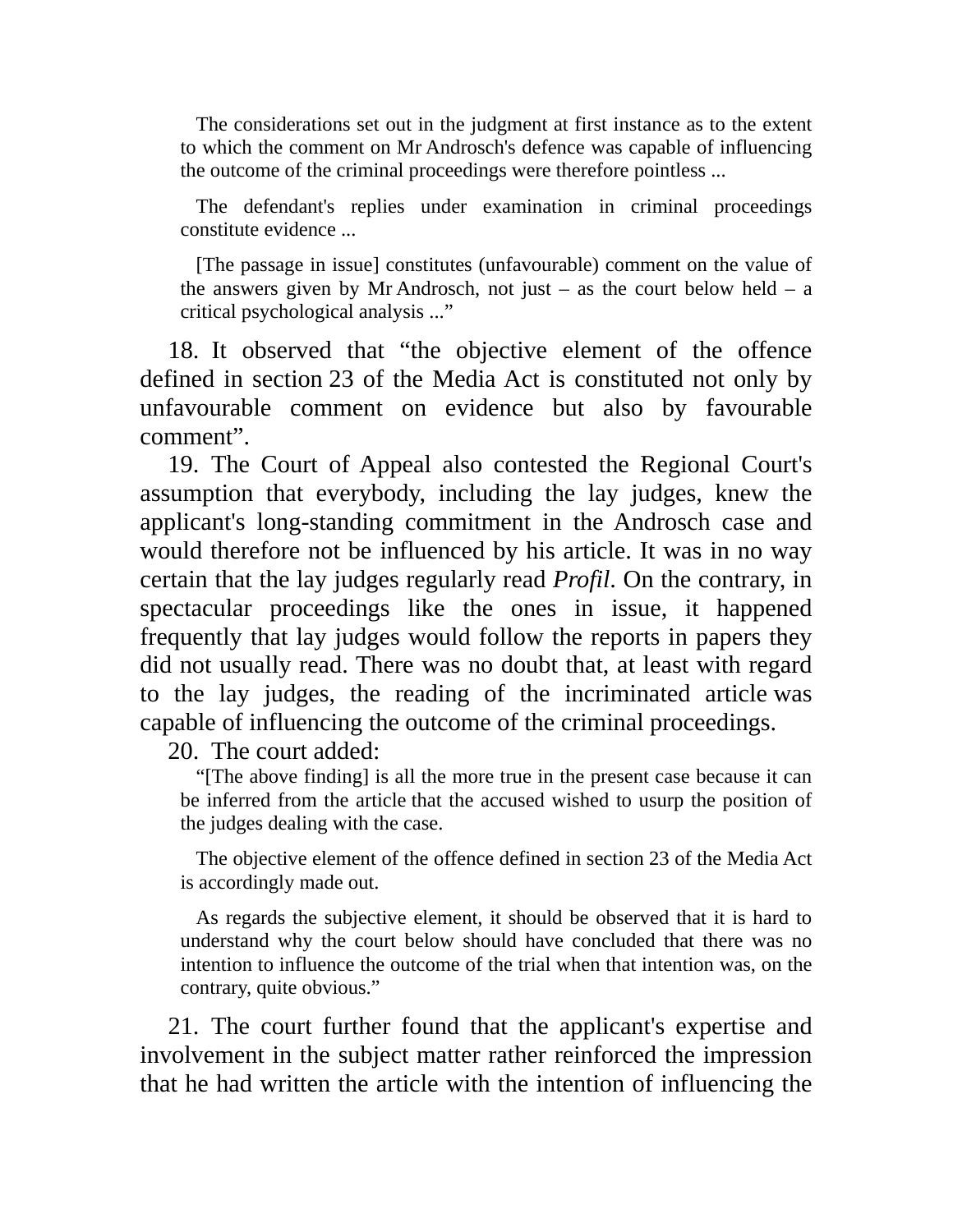outcome of the proceedings. He had researched into the case since 1978 and had written more than a hundred articles about it. From the beginning he had been convinced that Mr Androsch had committed tax evasion. In the article in issue he had not only criticised Mr Androsch's statement but had also anticipated the outcome of the proceedings, namely the conviction of the accused.

22. The judgment ended as follows:

"Even the quotation of the answer given by Mr Heinz Tschernutter placed at the top of the article – 'Above all, there were to be no mistakes during the proceedings. The case was to be handled with common prudence, properly and to the best of our knowledge and belief – but not with kid gloves!' – gives the average reader the impression that the court was being advised and urged to follow the same approach, in other words not to make any mistakes and not to handle Mr Androsch with kid gloves."

### II. RELEVANT DOMESTIC LAW

23. Section 23 of the Media Act (*Mediengesetz*) is entitled "Prohibited influence on criminal proceedings" (*Verbotene Einflußnahme auf ein Strafverfahren*) and reads as follows:

"Anyone who discusses, subsequent to the indictment ... [and] before the judgment at first instance in criminal proceedings, the probable outcome of those proceedings or the value of evidence in a way capable [*geeignet*] of influencing the outcome of the proceedings shall be punished by the court with up to 180 day-fines."

24. Article 77 of the Code of Criminal Procedure reads:

"(1) Judicial decisions are made public either by being read out in court or by service of the original or a certified copy thereof.

(2) When read out, judgments must be put on record. Upon request, anyone concerned may receive a copy of the judgment."

In practice, written copies of decisions such as the one at issue in the present case are automatically served on the persons concerned.

25. Under Austrian criminal procedural law, the time allowed for appeals begins to run from the date when the written version of the decision appealed against has been served on the party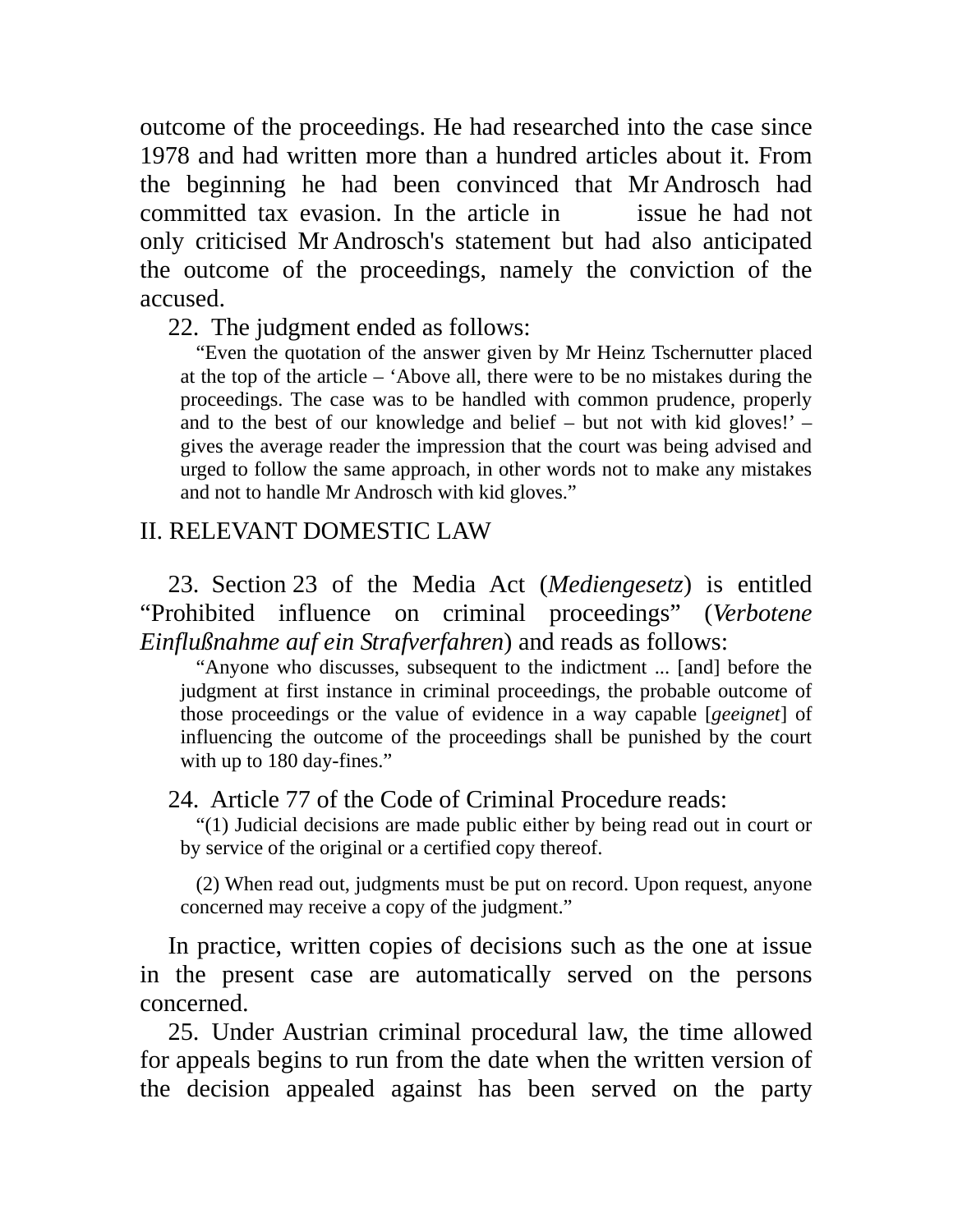## concerned (Article 79 § 2 of the Code of Criminal Procedure). PROCEEDINGS BEFORE THE COMMISSION

26. Mr **Worm** applied to the Commission on 28 July 1993. He relied on Article 10 of the Convention, complaining that his conviction under section 23 of the Media Act violated his right to freedom of expression.

27. The Commission declared the application (no. 22714/93) admissible on 25 November 1995. In its report of 23 May 1996 (Article 31), it expressed the opinion by eighteen votes to eleven that there had been a violation of Article 10 of the Convention. The full text of the Commission's opinion and of the dissenting opinion contained in the report is reproduced as an annex to this judgment<sup>4</sup>. FINAL SUBMISSIONS TO THE COURT

28. In his memorial the applicant asked the Court to establish that there had been a violation of his right to freedom of expression enshrined in Article 10 of the Convention as a result of the incorrect interpretation by the Vienna Court of Appeal of section 23 of the Media Act.

29. The Government requested the Court to refuse to entertain the application for having been introduced later than six months after the final domestic decision was issued. Alternatively, the Court was asked to declare that the Vienna Court of Appeal's judgment of 19 October 1992 did not violate the applicant's rights under Article 10 of the Convention.

## AS TO THE LAW

### I. THE GOVERNMENT'S PRELIMINARY OBJECTION

30. By way of preliminary objection, the Government pleaded, as they had already done before the Commission, that Mr **Worm** had not complied with the rule, in Article 26 of the Convention, that applications to the Commission must be lodged "within a period of six months from the date on which the final decision was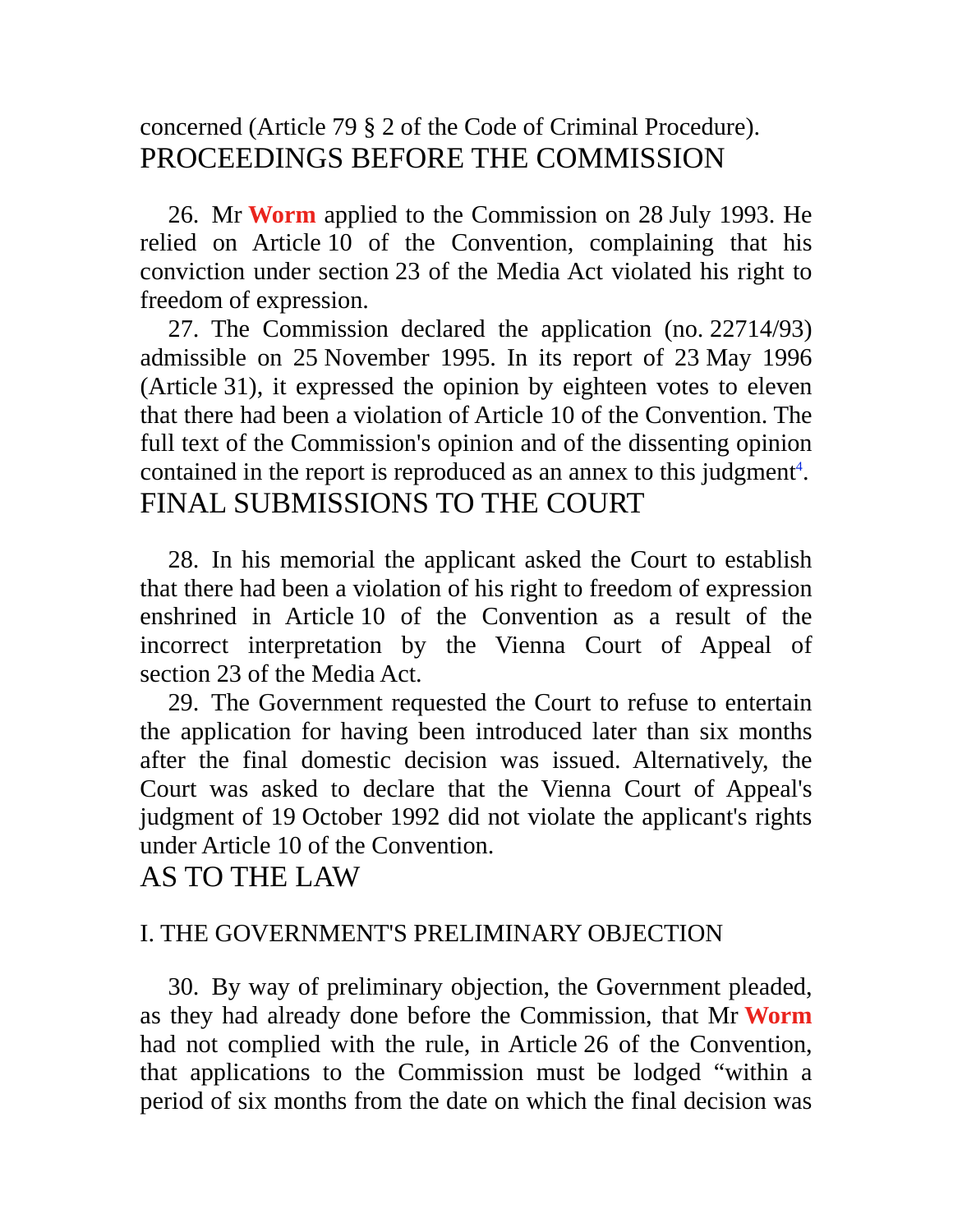taken".

The Government observed that on 19 October 1992, at the end of the appellate hearing, the Vienna Court of Appeal gave its judgment in the applicant's case (see paragraph 15 above). Since a draft judgment was already available, not only the operative provisions but also all the relevant reasons were read out. The applicant and his counsel were both present. In those circumstances, the Government submitted that the six-month period should be deemed to have started to run from that date. This had moreover been the Commission's practice thus far.

In the Government's further submission, the fact that a written copy of the decision was not served on the applicant until 25 March 1993 (see paragraph 16 above) was irrelevant since this did not contain any more information than the judgment as delivered in open court.

31. The applicant contended that he had not been in a position to acquaint himself with the court's full reasoning concerning the public prosecutor's appeal until he received a written version of the judgment. In particular, where as in the present case complex legal issues are involved, an applicant cannot be expected to file an application with the Commission on the basis of an oral decision. The starting date for the six-month period should therefore be 25 March 1993, the date when the written version of the judgment was served.

32. The Commission agreed with the applicant while acknowledging that the present case had led it to reconsider its previous approach. In its view, the six-month rule contained in Article 26 not only pursues the aim of ensuring legal certainty, it also affords the prospective applicant time to consider whether to lodge an application with the Commission and, if so, to decide on the specific complaints and arguments to be raised. In that respect, the Commission found that when, in accordance with domestic law, the written text of a final decision has to be served on an applicant, the period of six months should be counted from the date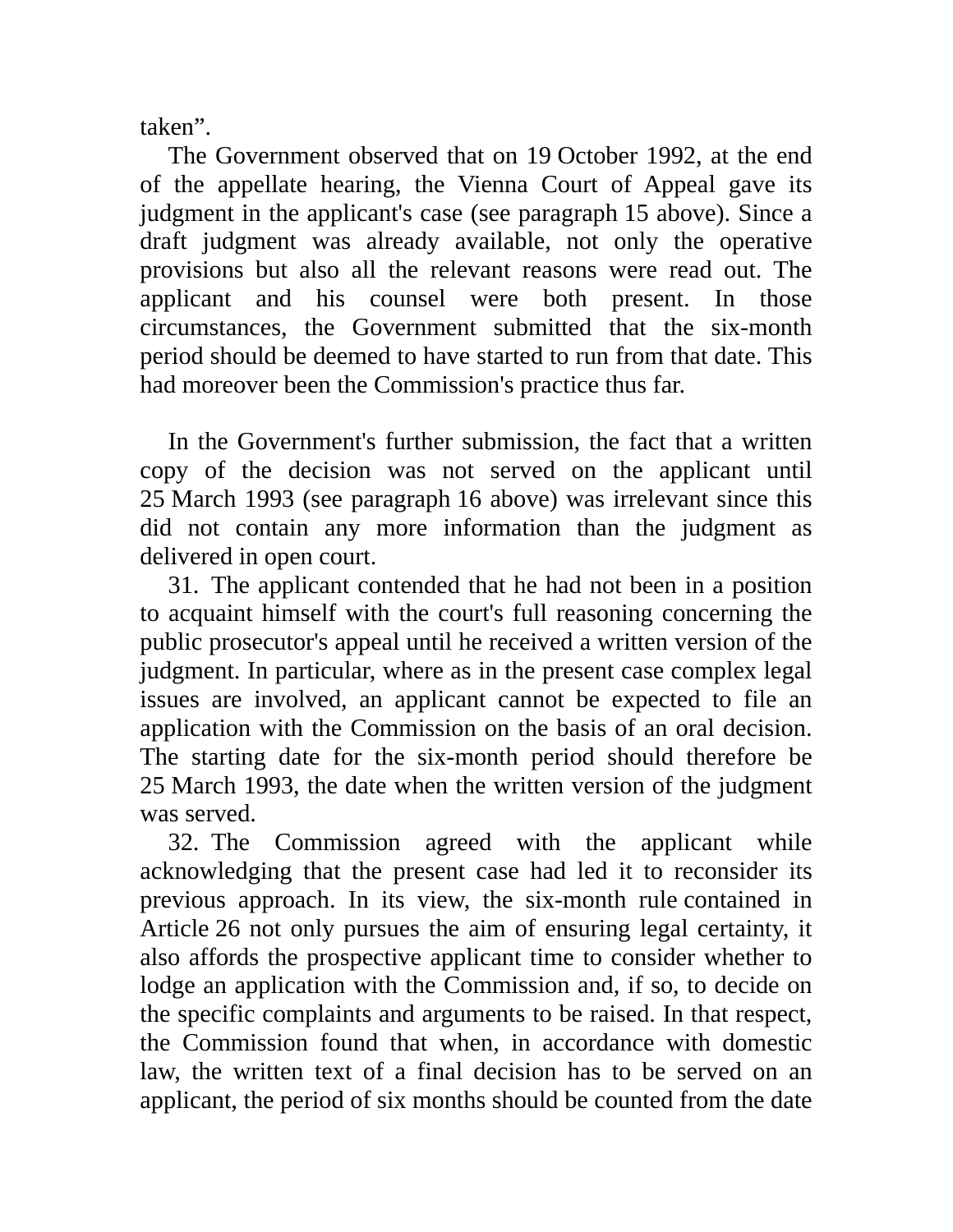of this service, irrespective of whether the judgment concerned, or part thereof, was previously delivered orally.

33. The Court notes that, under domestic law and practice (see paragraph 24 above), the applicant was entitled to be served *ex officio* a written copy of the Court of Appeal's judgment, and that the long delay for this service was exclusively the responsibility of the judicial authorities. The said judgment, which in its final version ran to over nine pages, contained detailed legal reasoning. In these circumstances, the Court shares the Commission's view (see paragraph 32 above) that the object and purpose of Article 26 are best served by counting the six-month period as running from the date of service of the written judgment. Moreover, this is the solution adopted by Austrian law in respect of time-limits for lodging domestic appeals (see paragraph 25 above).

34. The judgment of the Vienna Court of Appeal was served on the applicant on 25 March 1993 (see paragraph 16 above) and the application to the Commission was introduced less than six months thereafter, namely on 28 July 1993 (see paragraph 1 above). It follows that the Government's preliminary objection must be dismissed.

II. ALLEGED VIOLATION OF ARTICLE 10 OF THE **CONVENTION** 

35. The applicant alleged that his conviction and the fine imposed upon him for having published an article commenting on Mr Androsch's trial constituted a violation of Article 10 of the Convention, which reads:

"1. Everyone has the right to freedom of expression. This right shall include freedom to hold opinions and to receive and impart information and ideas without interference by public authority and regardless of frontiers. This Article shall not prevent States from requiring the licensing of broadcasting, television or cinema enterprises.

2. The exercise of these freedoms, since it carries with it duties and responsibilities, may be subject to such formalities, conditions, restrictions or penalties as are prescribed by law and are necessary in a democratic society, in the interests of national security, territorial integrity or public safety, for the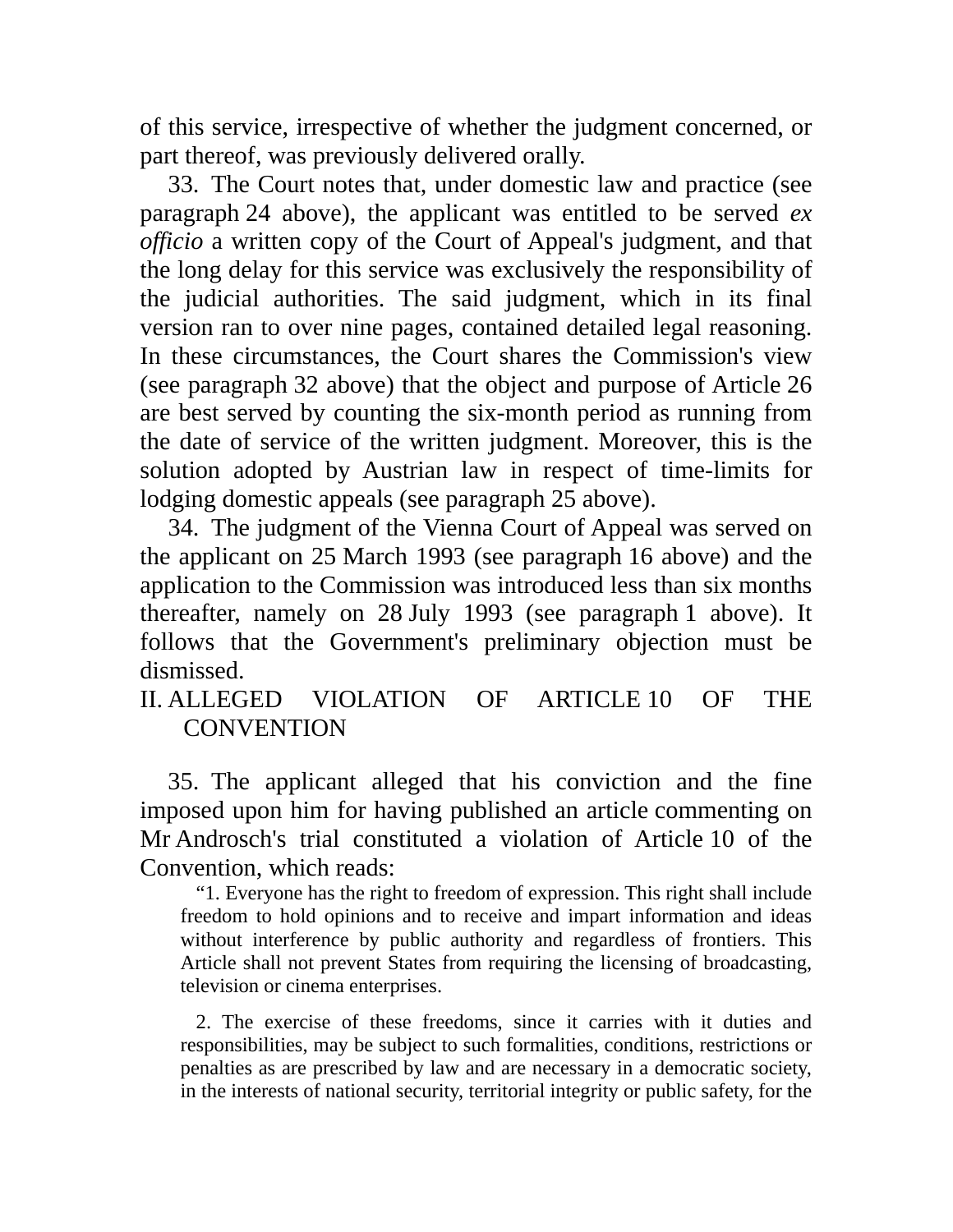prevention of disorder or crime, for the protection of health or morals, for the protection of the reputation or rights of others, for preventing the disclosure of information received in confidence, or for maintaining the authority and impartiality of the judiciary."

36. It was uncontested that the applicant's conviction constituted an interference with his right to freedom of expression as guaranteed by paragraph 1 of Article 10 and the Court sees no reason to hold otherwise. It must therefore be examined whether the interference was justified under the second paragraph of that provision.

## **A. Whether the interference was "prescribed by law"**

37. It was common ground that convictions for "prohibited influence on criminal proceedings" have a legal basis in domestic law, namely section 23 of the Media Act (see paragraph 23 above).

The applicant maintained, however, that the facts in his case did not fall within the ambit of that provision and that the Vienna Court of Appeal had erred in its finding that his article was calculated to influence the criminal proceedings against Mr Androsch.

38. The Court reiterates that the relevant national law must be formulated with sufficient precision to enable the persons concerned – if need be with appropriate legal advice – to foresee, to a degree that is reasonable in the circumstances, the consequences which a given action may entail. It is primarily for the national authorities, notably the courts, to interpret and apply domestic legislation (see, *inter alia*, the Chorherr v. Austria judgment of 25 August 1993, Series A no. 266-B, pp. 35–36, §§ 24-25). In the present case, the Court is satisfied that the Vienna Court of Appeal's application of section 23 of the Media Act to the applicant's case did not go beyond what could be reasonably foreseen in the circumstances.

Accordingly, the Court concludes that the impugned conviction was "prescribed by law".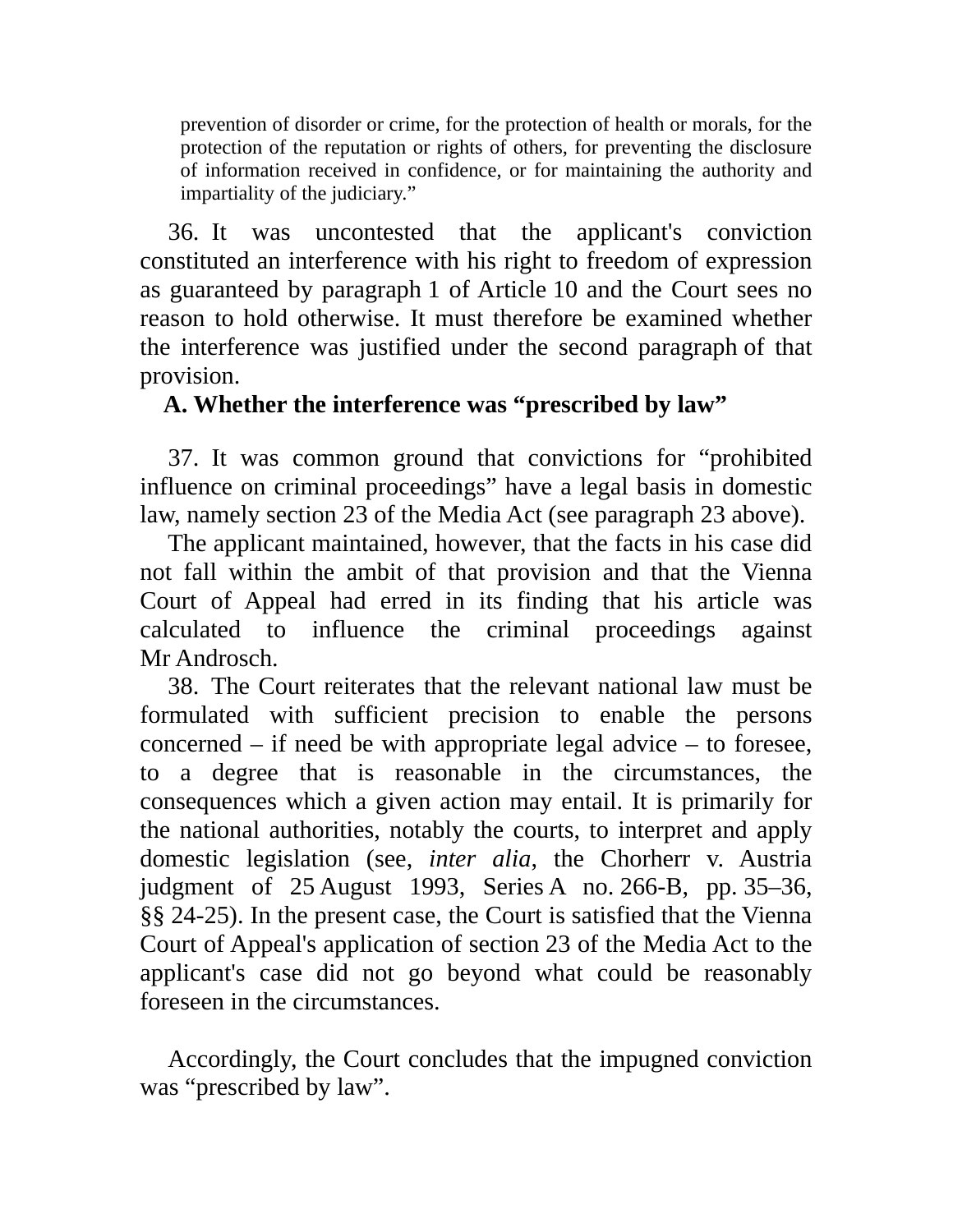## **B. Whether the interference pursued a legitimate aim**

39. In the present case it was not contested that the applicant's conviction was aimed at "maintaining the authority and impartiality of the judiciary" and that it thus pursued a legitimate aim under the Convention.

40. In this regard, the Court has consistently held that the expression "authority and impartiality of the judiciary" has to be understood "within the meaning of the Convention". For this purpose, account must be taken of the central position occupied in this context by Article 6 which reflects the fundamental principle of the rule of law (see, *inter alia*, the *Sunday Times* v. the United Kingdom (no. 1) judgment of 26 April 1979, Series A no. 30, p. 34,  $§ 55$ ).

The phrase "authority of the judiciary" includes, in particular, the notion that the courts are, and are accepted by the public at large as being, the proper forum for the settlement of legal disputes and for the determination of a person's guilt or innocence on a criminal charge; further, that the public at large have respect for and confidence in the courts' capacity to fulfil that function (ibid., *mutatis mutandis*).

"Impartiality" normally denotes lack of prejudice or bias (see the Piersack v. Belgium judgment of 1 October 1982, Series A no. 53, p. 14, § 30). However, the Court has repeatedly held that what is at stake in maintaining the impartiality of the judiciary is the confidence which the courts in a democratic society must inspire in the accused, as far as criminal proceedings are concerned, and also in the public at large (see, *mutatis mutandis*, among many other authorities, the Fey v. Austria judgment of 24 February 1993, Series A no. 255-A, p. 12, § 30).

It follows that, in seeking to maintain the "authority and impartiality of the judiciary", the Contracting States are entitled to take account of considerations going – beyond the concrete case – to the protection of the fundamental role of courts in a democratic society.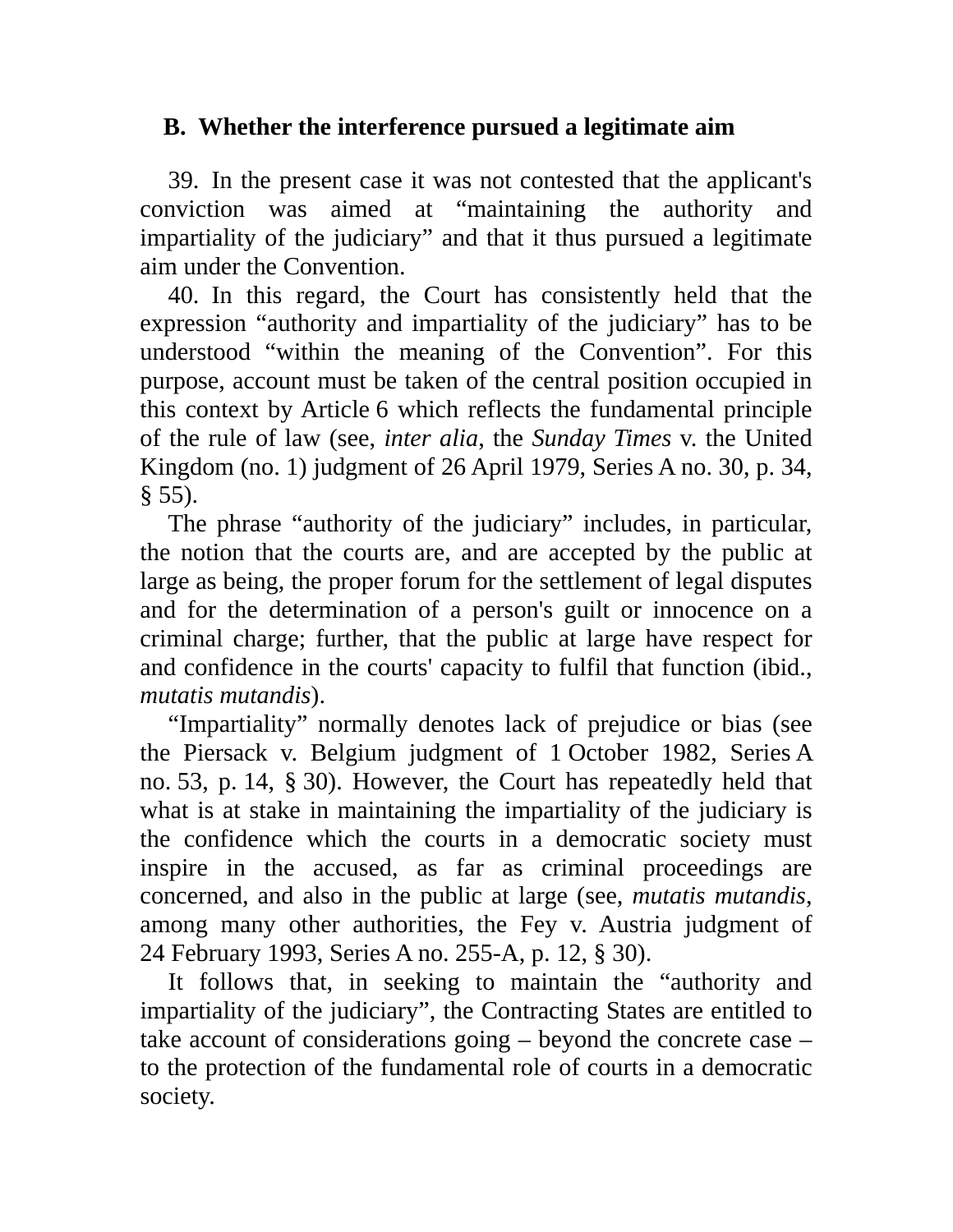41. In view of the above, the various reasons contained in the judgment of the Vienna Court of Appeal of 19 October 1992 (see paragraphs 17 to 22 above) are to be regarded as falling within the aim of "maintaining the authority and impartiality of the judiciary".

42. The Government submitted that the applicant's conviction also pursued the aim of protecting Mr Androsch's right to the presumption of innocence. Having regard to its analysis in the preceding paragraphs, the Court does not find it necessary to address this question separately.

## **C. Whether the interference was "necessary in a democratic society"**

43. The applicant asserted that his right to freedom of expression had been restricted beyond the limits imposed by the second paragraph of Article 10 of the Convention. He submitted that since the subject matter of his report was the trial of a former Minister of Finance for tax offences committed when in office, indisputably an issue of public concern, the limits of permissible criticism should be wider. As to the risk of influencing the outcome of Mr Androsch's trial, he pointed out that the passage where the latter's responsibility for tax evasion was alluded to referred to activities for which Mr Androsch had already been convicted and which were well known to the court.

44. The Commission expressed the opinion that the Vienna Court of Appeal did not weigh the public interest in preventing undue influence of the media on pending criminal proceedings against the public interest in receiving information relating to the conduct of a former Minister of Finance facing charges of tax evasion. When examining whether the incriminated text was likely to influence the outcome of the proceedings, the appellate court, unlike the first-instance court, had not taken the wording and the content of the two-page article as a whole into account. Having regard to its specific context, the conclusion suggested by the applicant in one passage, namely that Mr Androsch was evading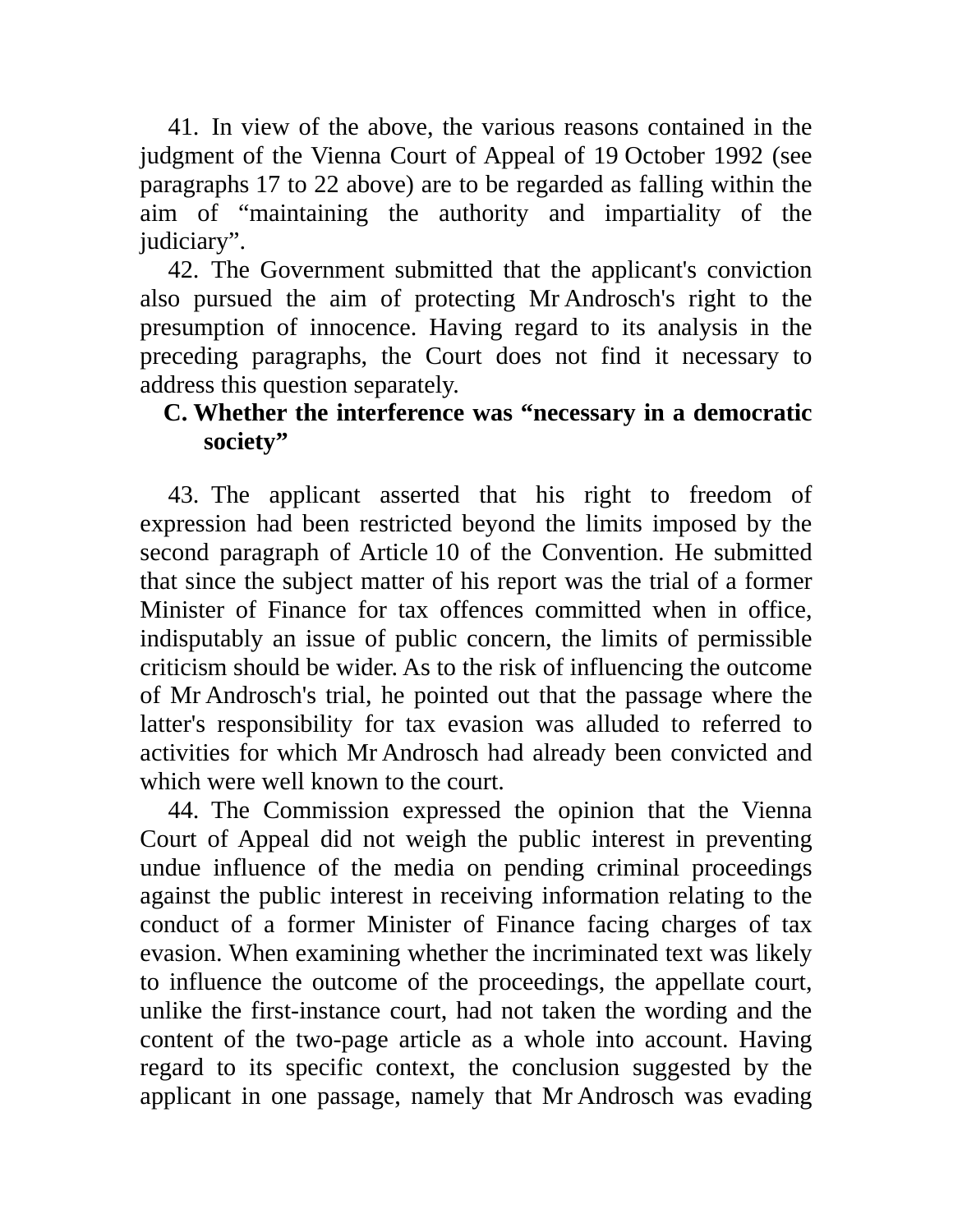taxes, appeared as merely describing a state of suspicion, which the members of the trial court, including the lay judges, were in a position to evaluate independently. The Commission further observed that the appellate court should have dealt with the applicant's defence that the incriminated passage merely paraphrased a statement the public prosecutor had made at the trial.

The Commission accordingly concluded that the reasons adduced by the Court of Appeal were not sufficient for the purposes of Article 10 § 2. The interference with the applicant's right to freedom of expression could thus not be said to have been "necessary in a democratic society" for maintaining the "authority and impartiality of the judiciary".

45. At the hearing, the Delegate of the Commission submitted that the question of necessity under Article 10 § 2 would have required that the domestic courts ascertain whether any real influence had indeed been exerted on the lay judges.

46. For the Government, the applicant's conduct went beyond the limits of permissible reporting on a pending trial. Even if the entire content of the article were to be taken into account, there was no question that the incriminated statement amounted to a typical predetermination by the media of an accused's guilt. If the statement in issue was indeed a quotation of the public prosecutor, the applicant would have had to indicate it, which he did not.

They further pointed out that although lay judges are likely to read press reports on the cases they try, Austrian law, unlike other legal systems, does not seek to insulate them from exposure to outside influence while they are exercising their functions. There was therefore a high probability that the opinion of Mr **Worm**, leading expert of the "Causa Androsch", would exert influence on those judges, thereby jeopardising the impartiality of the court.

The Government finally submitted that the fine imposed on the applicant was not disproportionate to the aim pursued.

47. The Court recalls that freedom of expression constitutes one of the essential foundations of a democratic society and that the safeguards to be afforded to the press are of particular importance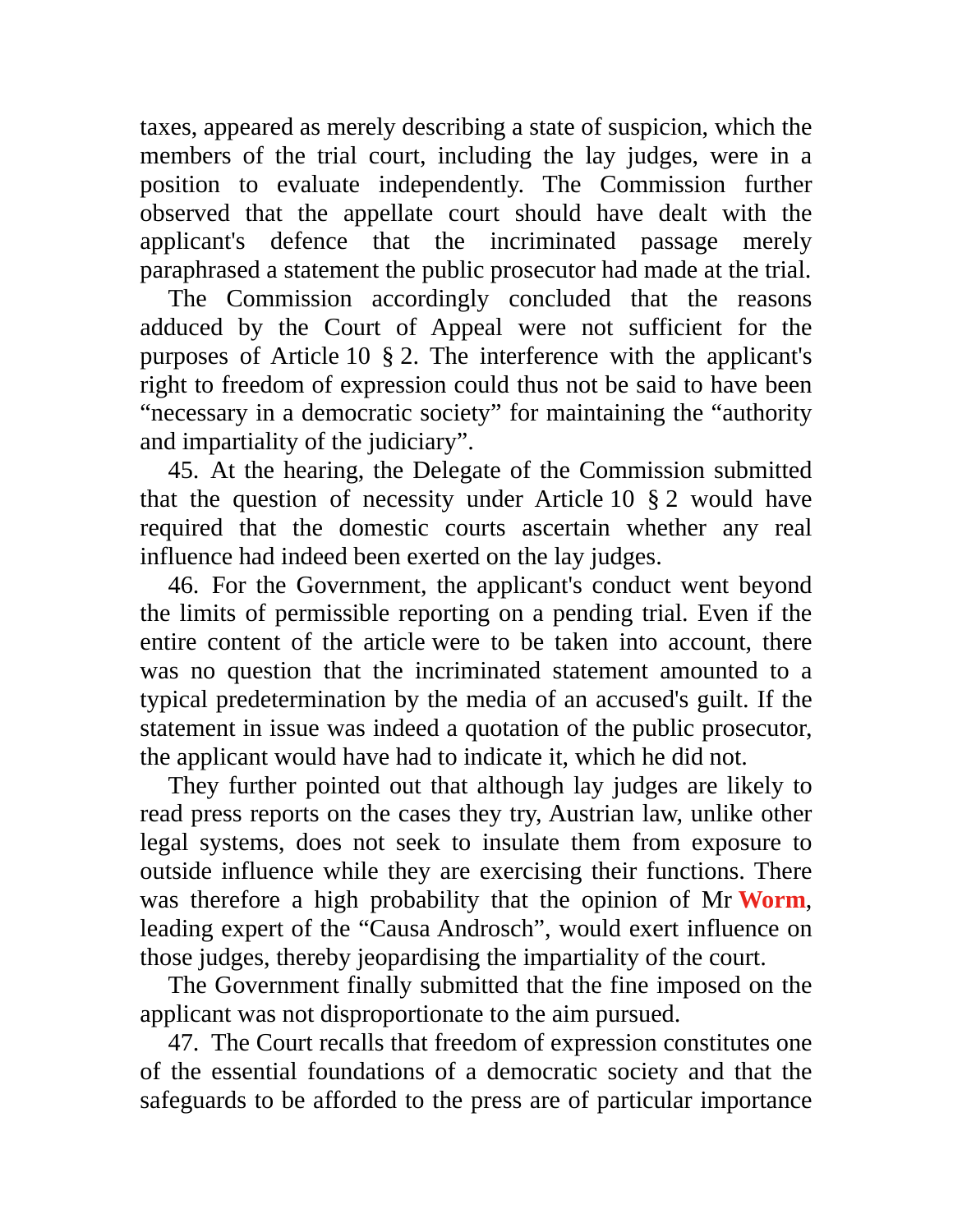(see, among other authorities, the Jersild v. Denmark judgment of 23 September 1994, Series A no. 298, p. 23, § 31).

As a matter of general principle, the "necessity" for any restriction on freedom of expression must be convincingly established (see the *Sunday Times* v. the United Kingdom (no. 2) judgment of 26 November 1991, Series A no. 217, pp. 28–29, § 50). Admittedly, it is in the first place for the national authorities to assess whether there is a "pressing social need" for the restriction and, in making their assessment, they enjoy a certain margin of appreciation. In the present context, however, the national margin of appreciation is circumscribed by the interest of democratic society in ensuring and maintaining a free press. Similarly, that interest will weigh heavily in the balance in determining, as must be done under paragraph 2 of Article 10, whether the restriction was proportionate to the legitimate aim pursued.

The Court's task, in exercising its supervisory function, is not to take the place of the national authorities but rather to review under Article 10 the decisions they have taken pursuant to their power of appreciation. In so doing, the Court must look at the "interference" complained of in the light of the case as a whole and determine whether the reasons adduced by the national authorities to justify it are "relevant and sufficient" (see, among many other authorities, the Goodwin v. the United Kingdom judgment of 27 March 1996, *Reports of Judgments and Decisions* 1996-II, pp. 500–01, § 40).

48. In the instant case, the Vienna Court of Appeal, after carefully examining the character of the incriminated article, concluded that it was objectively capable of influencing the outcome of the proceedings. The Court of Appeal also dealt with the question of the applicant's intent in publishing the article, in particular saying that it could be inferred from the article that he wished to usurp the position of the judges dealing with the case (see paragraphs 16–21 above).

The reasons given by the Court of Appeal were therefore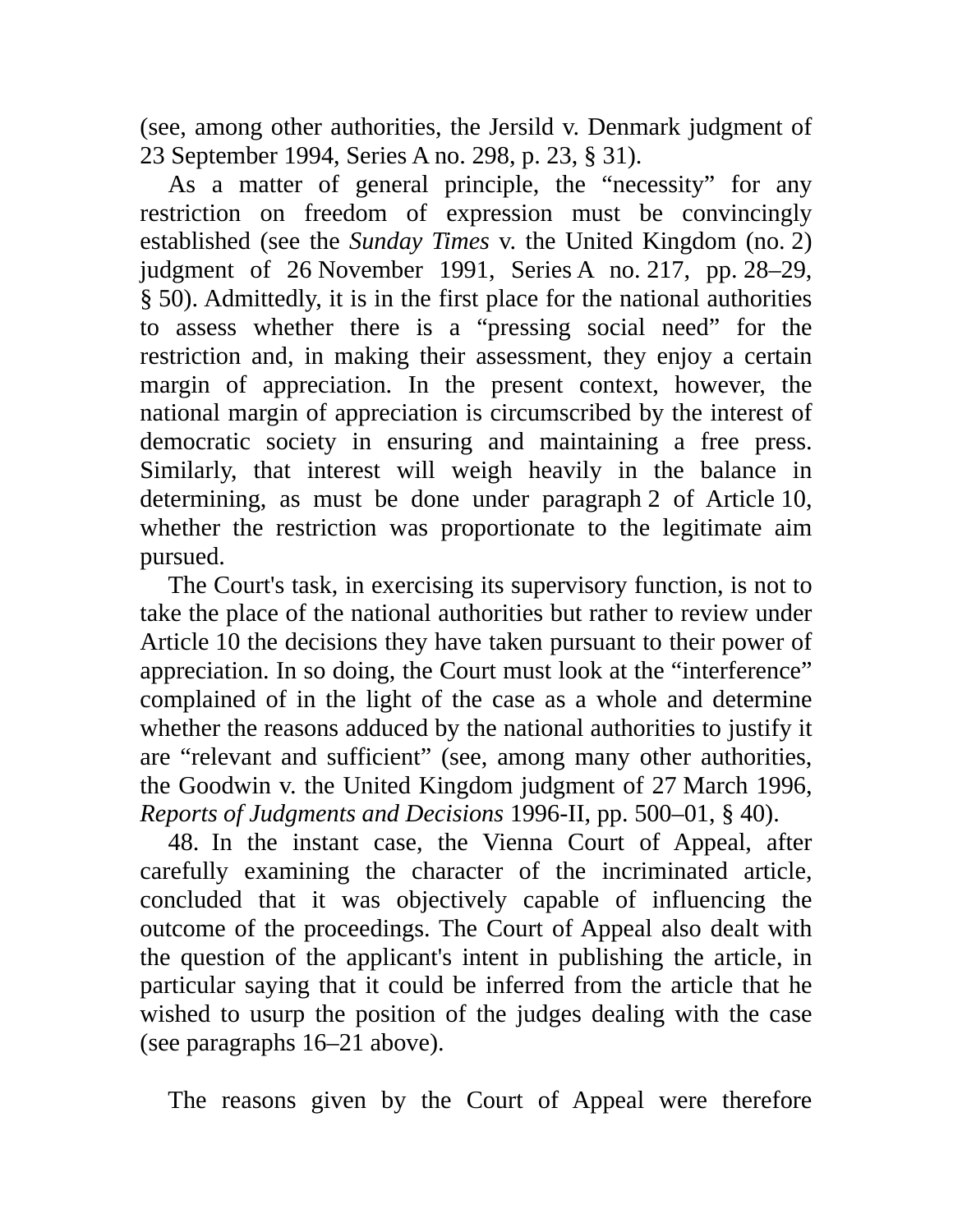"relevant" with regard to the aim pursued. It remains to be ascertained whether they were also "sufficient" for that same purpose.

49. In assessing this question, the Court recalls that the domestic margin of appreciation is not identical as regards each of the aims listed in Article 10 § 2. With respect to the notion of "authority and impartiality of the judiciary", the Court has already noted its objective character and the fact that, in this area, the domestic law and practice of the member States of the Council of Europe reveal a fairly substantial measure of common ground (see, *mutatis mutandis*, the *Sunday Times* (no. 1) judgment cited above, p. 36, § 59). This does not mean that absolute uniformity is required and, indeed, since the Contracting States remain free to choose the measures which they consider appropriate, the Court cannot be oblivious of the substantive or procedural features of their respective domestic laws (ibid., pp. 37–38, § 61). It cannot thus hold that the applicant's conviction was contrary to Article 10 of the Convention simply because it might not have been obtained under a different legal system.

50. Restrictions on freedom of expression permitted by the second paragraph of Article 10 "for maintaining the authority and impartiality of the judiciary" do not entitle States to restrict all forms of public discussion on matters pending before the courts.

There is general recognition of the fact that the courts cannot operate in a vacuum. Whilst the courts are the forum for the determination of a person's guilt or innocence on a criminal charge (see paragraph 40 above), this does not mean that there can be no prior or contemporaneous discussion of the subject matter of criminal trials elsewhere, be it in specialised journals, in the general press or amongst the public at large (see, *mutatis mutandis*, the *Sunday Times* (no. 1) judgment cited above, p. 40, § 65).

Provided that it does not overstep the bounds imposed in the interests of the proper administration of justice, reporting, including comment, on court proceedings contributes to their publicity and is thus perfectly consonant with the requirement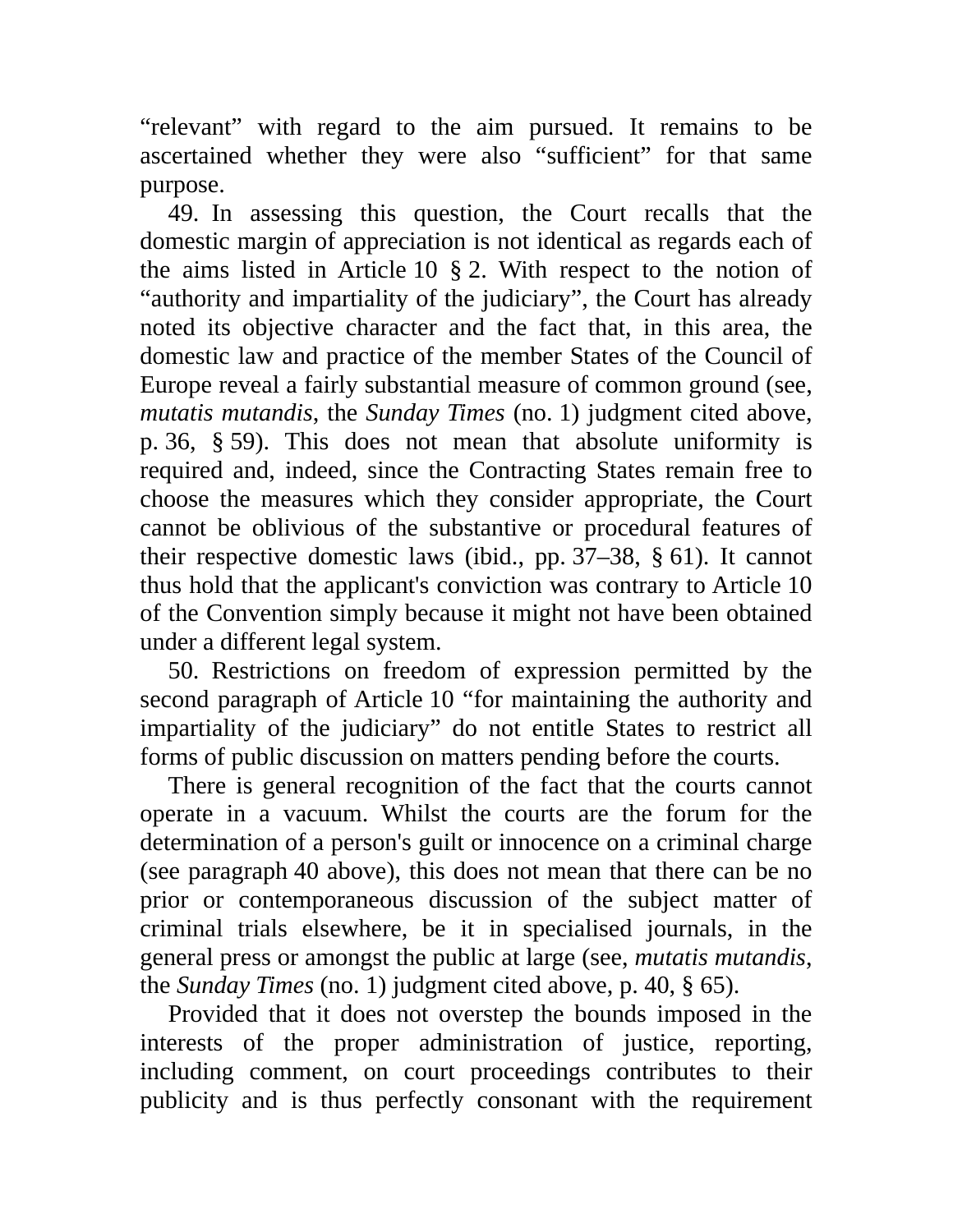under Article 6 § 1 of the Convention that hearings be public. Not only do the media have the task of imparting such information and ideas: the public also has a right to receive them (ibid.). This is all the more so where a public figure is involved, such as, in the present case, a former member of the Government. Such persons inevitably and knowingly lay themselves open to close scrutiny by both journalists and the public at large (see, among other authorities, the Lingens v. Austria judgment of 8 July 1986, Series A no. 103, p. 26, § 42). Accordingly, the limits of acceptable comment are wider as regards a politician as such than as regards a private individual (ibid.).

However, public figures are entitled to the enjoyment of the guarantees of a fair trial set out in Article 6, which in criminal proceedings include the right to an impartial tribunal, on the same basis as every other person. This must be borne in mind by journalists when commenting on pending criminal proceedings since the limits of permissible comment may not extend to statements which are likely to prejudice, whether intentionally or not, the chances of a person receiving a fair trial or to undermine the confidence of the public in the role of the courts in the administration of criminal justice.

51. The applicant was convicted of having attempted to exert prohibited influence on the outcome of the criminal proceedings concerning Mr Androsch. He was sentenced to a fine of ATS 48,000, or twenty days' imprisonment in case of default of payment (see paragraph 15 above).

As summarised above (see paragraphs 17–22) the Vienna Court of Appeal first considered whether the impugned article was objectively capable of influencing the outcome of the proceedings pending at the material time before the Vienna Regional Criminal Court.

It found that the applicant had commented unfavourably on the answers given by Mr Androsch at the trial and not merely carried out a critical psychological analysis, as held by the first-instance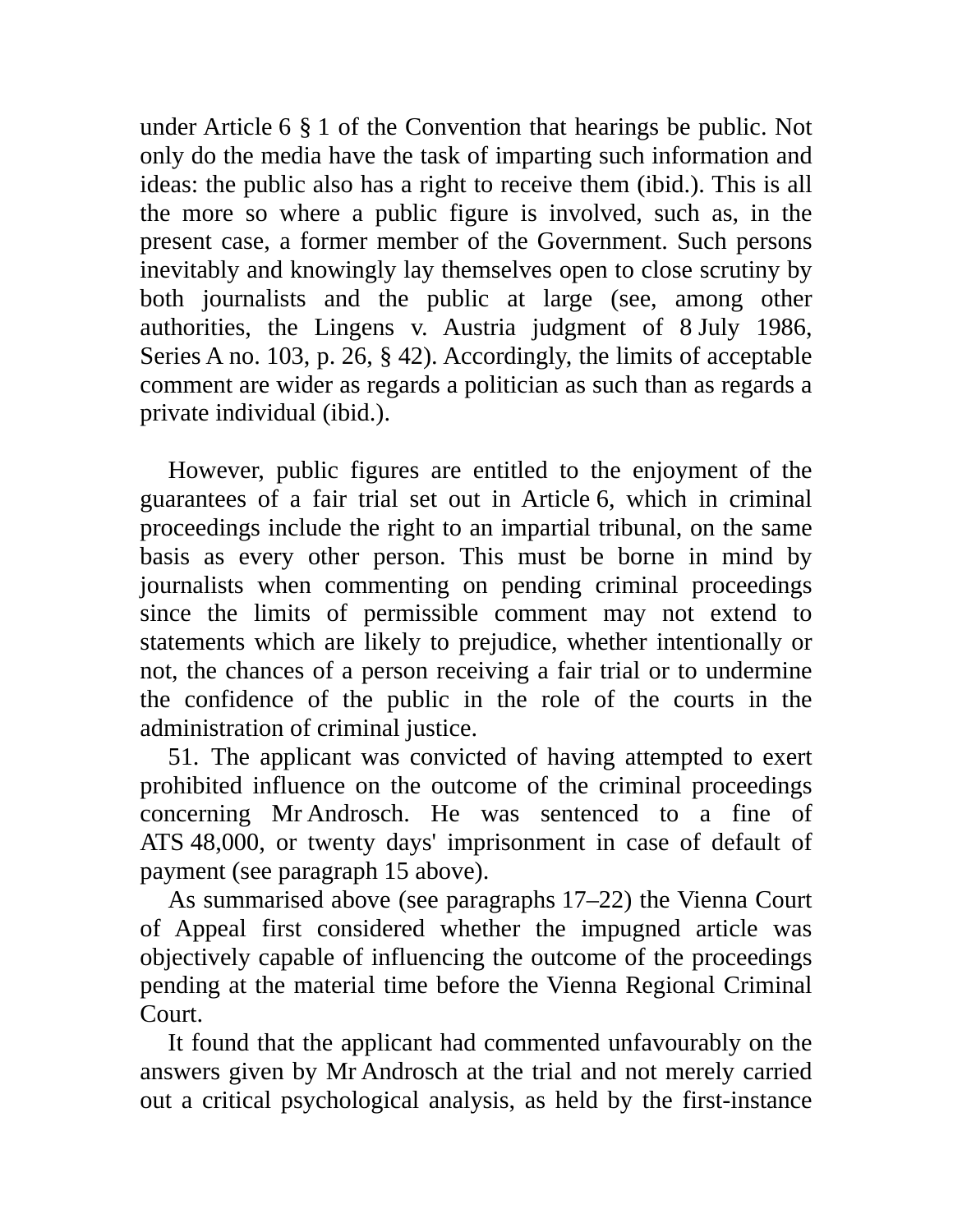court. The court further considered that it could not be excluded that the members of Mr Androsch's trial court, more particularly the lay judges, might read the article. It concluded that the applicant's article fell within the ambit of section 23 of the Media Act.

The appellate court held that Mr **Worm**'s long-standing involvement in the "Causa Androsch" – he had been researching into the case since 1978 and had written more than a hundred articles about it – reinforced the impression gained from the wording of the article that he had written it with the intention of influencing the outcome of the proceedings. From the beginning, the applicant had been convinced that Mr Androsch had committed tax evasion and had stated so. In his article, he had not only criticised Mr Androsch; he had deliberately attempted to lead the reader to conclude that Mr Androsch was guilty of the charges against him and had predicted his conviction.

52. The Court of Appeal's judgment was not directed to restricting the applicant's right to inform the public in an objective manner about the development of Mr Androsch's trial. Its criticism went essentially to the unfavourable assessment the applicant had made of the former minister's replies at trial, an element of evidence for the purposes of section 23 of the Media Act. The Court does not share the Commission's view that the passage where it is implied that Mr Androsch was evading taxes merely described a state of suspicion. In particular, the words "allows of no other interpretation than that Androsch was evading taxes" point rather to a clearly stated opinion that Mr Androsch was guilty of the charges against him. This view was, moreover, formulated in such absolute terms that the impression was conveyed to the reader that a criminal court could not possibly do otherwise than convict Mr Androsch.

53. The Court considers that it transpires from the Court of Appeal's judgment that it did take into account the incriminated article in its entirety. Further, the content of the article cannot be said to be incapable of warranting the conclusion arrived at by the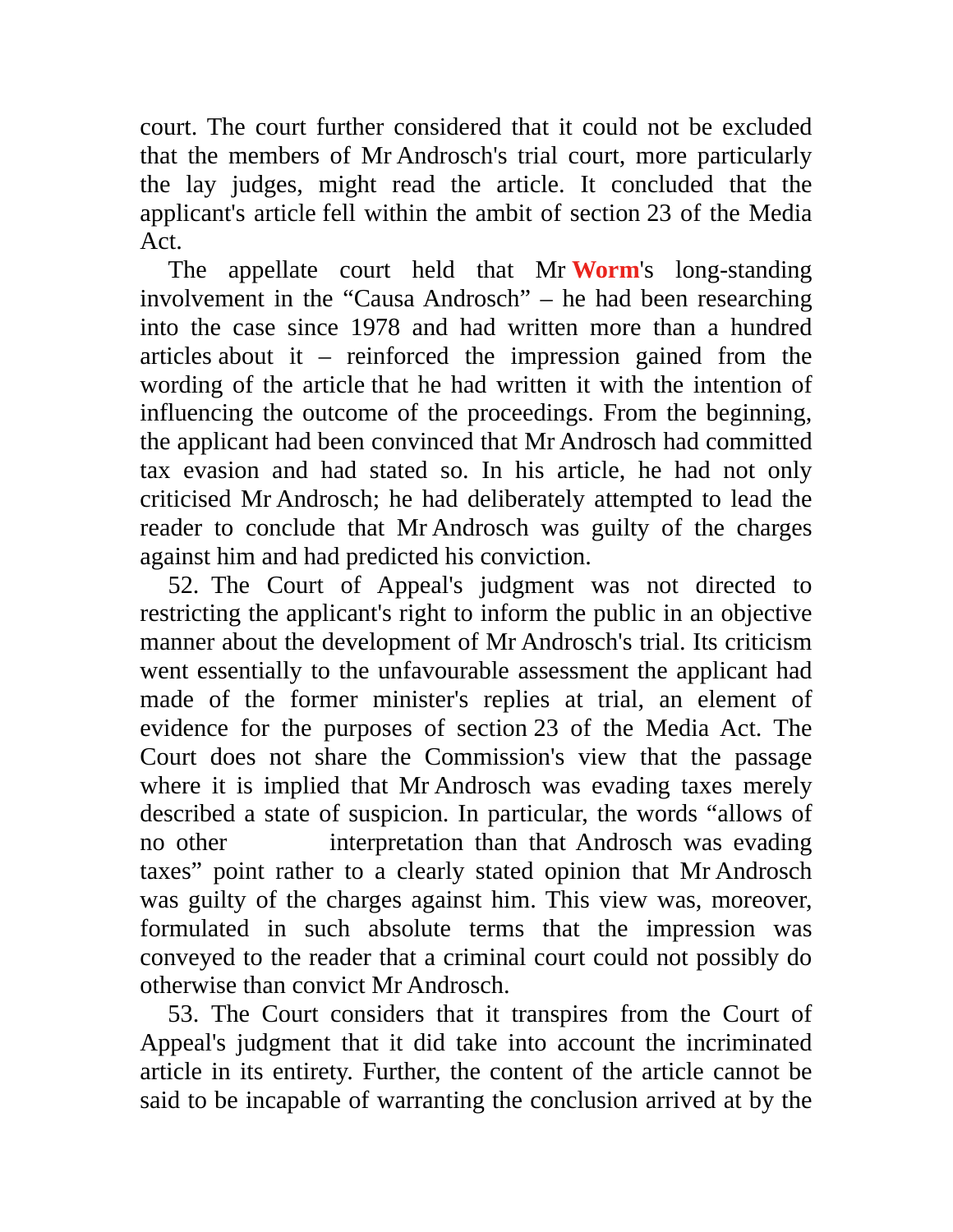Vienna Court of Appeal as to the article's potential for influencing the outcome of Mr Androsch's trial.

54. Having regard to the State's margin of appreciation, it was also in principle for the appellate court to evaluate the likelihood that at least the lay judges would read the article as it was to ascertain the applicant's criminal intent in publishing it. As to the latter point, the Court of Appeal pointed out that "it can be inferred from the article that [the applicant] wished to usurp the position of the judges dealing with the case" (see paragraph 20 above). In this respect, to paraphrase the Court's words in its judgment in the *Sunday Times* (no. 1) case (cited above), it cannot be excluded that the public's becoming accustomed to the regular spectacle of pseudo-trials in the news media might in the long run have nefarious consequences for the acceptance of the courts as the proper forum for the determination of a person's guilt or innocence on a criminal charge (p. 39, § 63). For this reason, the fact that domestic law as interpreted by the Vienna Court of Appeal did not require an actual result of influence on the particular proceedings to be proved (see paragraph 18 above) does not detract from the justification for the interference on the ground of protecting the authority of the judiciary.

55. The above findings are not called into question by the assertion – disregarded by the appellate court – that the incriminated passage was a quotation of a statement made by the public prosecutor at the trial. In the first place, even assuming that the public prosecutor actually made such remarks, the applicant ought to have indicated that he was merely quoting them. In any event, it was the public prosecutor's role, and not that of the applicant, to establish Mr Androsch's guilt.

56. Against this background, the Court concludes that the reasons adduced by the Vienna Court of Appeal to justify the interference with the applicant's right to freedom of expression resulting from his conviction were also "sufficient" for the purposes of Article 10 § 2. In particular, the respective interests of the applicant and the public in imparting and receiving his ideas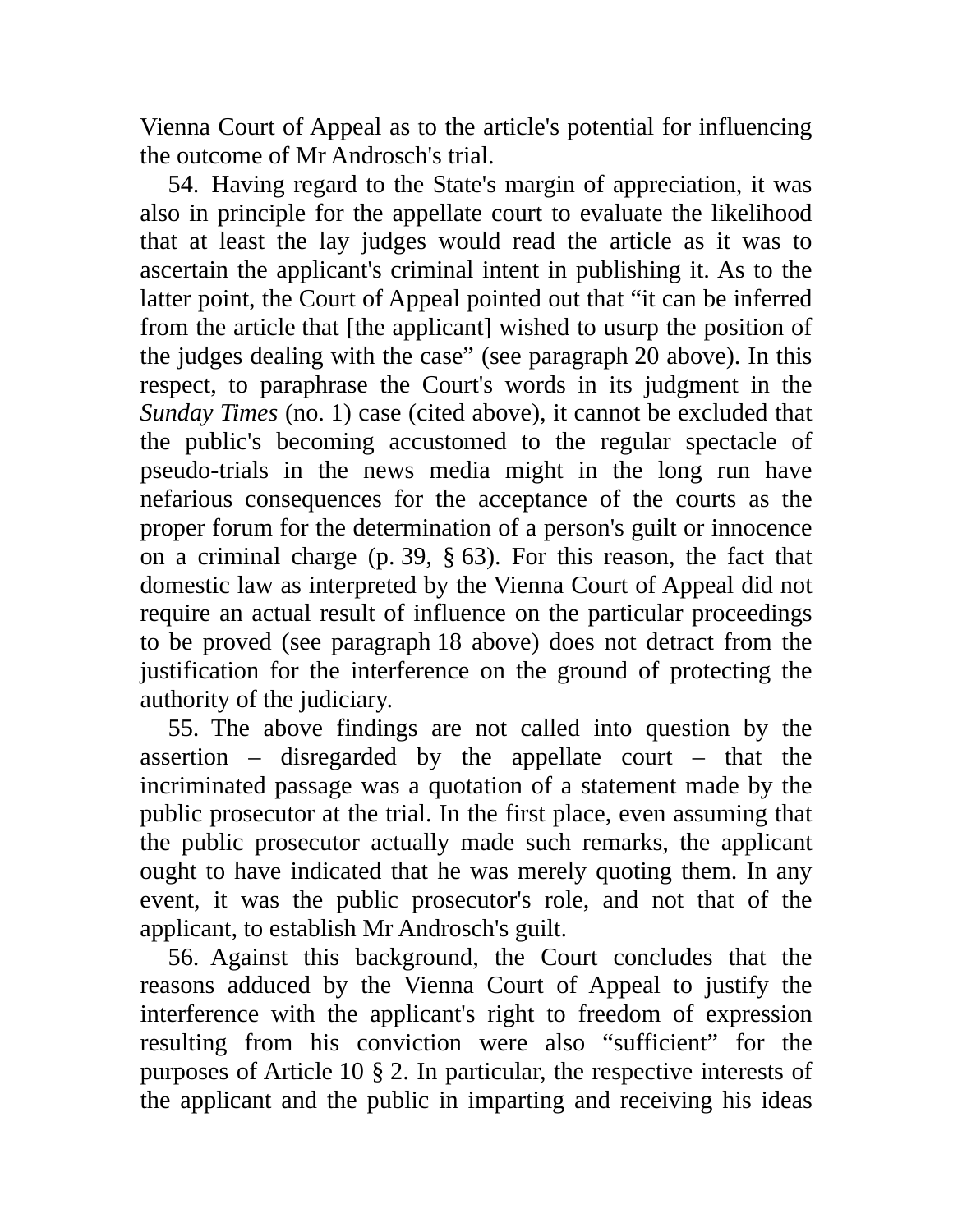concerning a matter of general concern which was before the courts were not such as to outweigh the considerations relied on by the Vienna Court of Appeal as to the adverse consequences of the diffusion of the impugned article for the authority and impartiality of the judiciary in Austria.

57. Given the amount of the fine and the fact that the publishing firm was ordered to be jointly and severally liable for payment of it (see paragraph 15 above), the sanction imposed cannot be regarded as disproportionate to the legitimate aim pursued.

58. The Court accordingly finds that the national courts were entitled to consider that the applicant's conviction and sentence were "necessary in a democratic society" for maintaining both the authority and the impartiality of the judiciary within the meaning of Article 10 § 2 of the Convention.

59. In sum, there has been no violation of Article 10 of the Convention.

# FOR THESE REASONS, THE COURT

- 1. *Dismisses* unanimously the Government's preliminary objection;
- 2. *Holds* by seven votes to two that there has been no violation of Article 10 of the Convention.

Done in English and in French, and delivered at a public hearing at the Human Rights Building, Strasbourg, on 29 August 1997.

*Signed*: Rudolf BERNHARDT

Presid

ent

### *Signed*: Herbert PETZOLD

Registrar

In accordance with Article 51 § 2 of the Convention and Rule 55 § 2 of Rules of Court B, the partly dissenting opinion of Mr Casadevall, joined by Mr Jungwiert, is annexed to this judgment.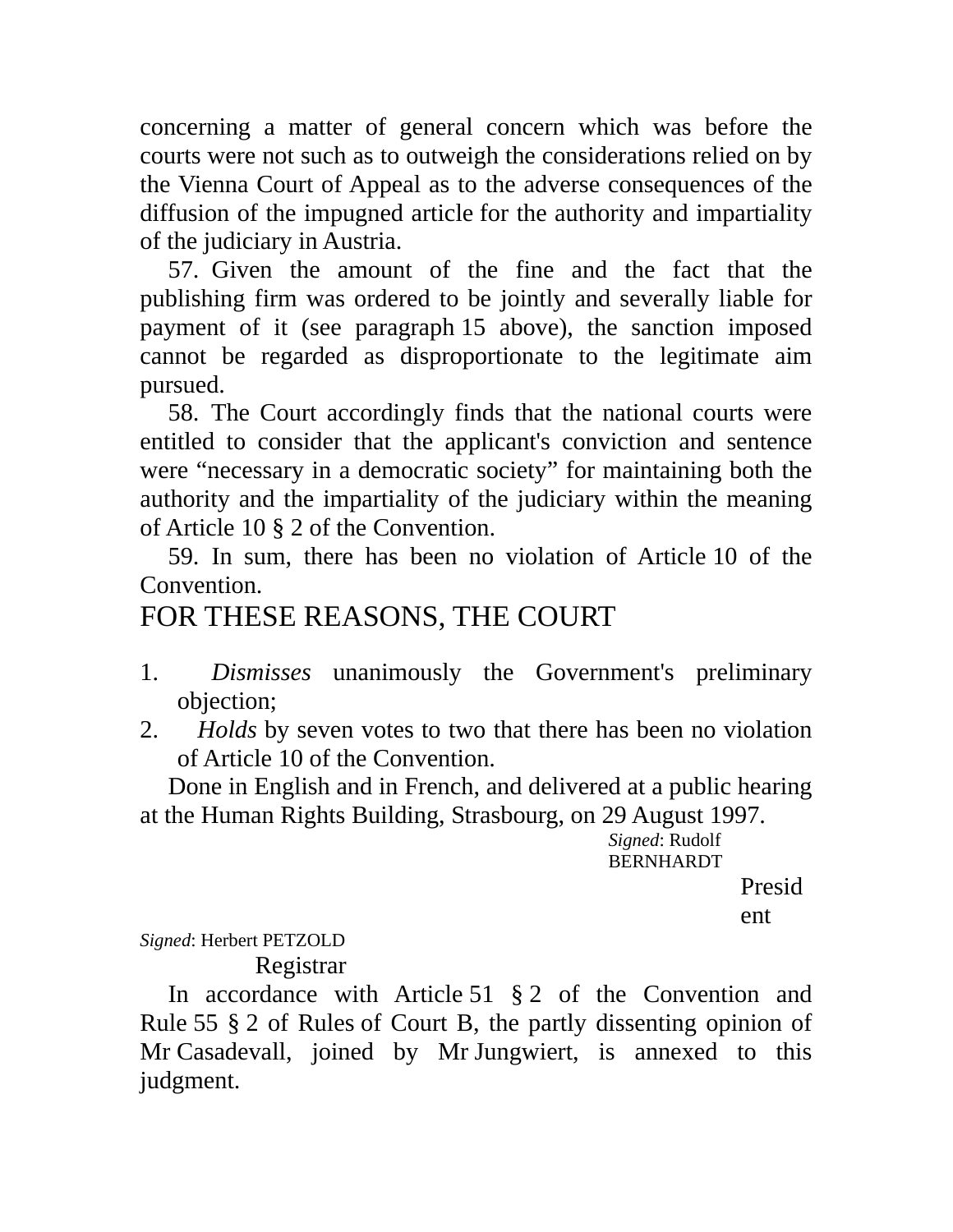# PARTLY DISSENTING OPINION OF JUDGE CASADEVALL, JOINED BY JUDGE JUNGWIERT

## (*TRANSLATION*)

1. I agree that the Government's preliminary objection should be dismissed, but I am unable to concur with the majority as to the merits.

2. The freedom of expression enshrined in Article 10, one of the fundamental pillars of a democratic society, justifies circumscribing the States' margin of appreciation more narrowly. It follows that the exceptions laid down in Article 10, such as "national security" or "maintaining the authority and impartiality of the judiciary", are justified – in my opinion – only in particularly serious situations.

3. I accept that the interference had a legal basis in domestic law and that it pursued a legitimate aim. I do not, on the other hand, see that it was necessary.

4. I even doubt whether section 23 of the Media Act (see paragraph 23 of the judgment) is compatible with the Convention. Not only is it drafted in such broad terms that it would make it possible to restrict any comment on pending criminal cases as "capable of influencing the outcome of criminal proceedings", but in the instant case it was also interpreted in an abstract manner (see paragraph 17 of the judgment) – an approach which was, in my view, open to criticism.

5. While it is possible to understand that in some fields (public health, traffic) public-order requirements dictate that penalties may be imposed without it being necessary to prove that there is a real risk of any kind, this should not be so where the penalty entails restriction of one of the fundamental rights, in this instance the right to freedom of expression.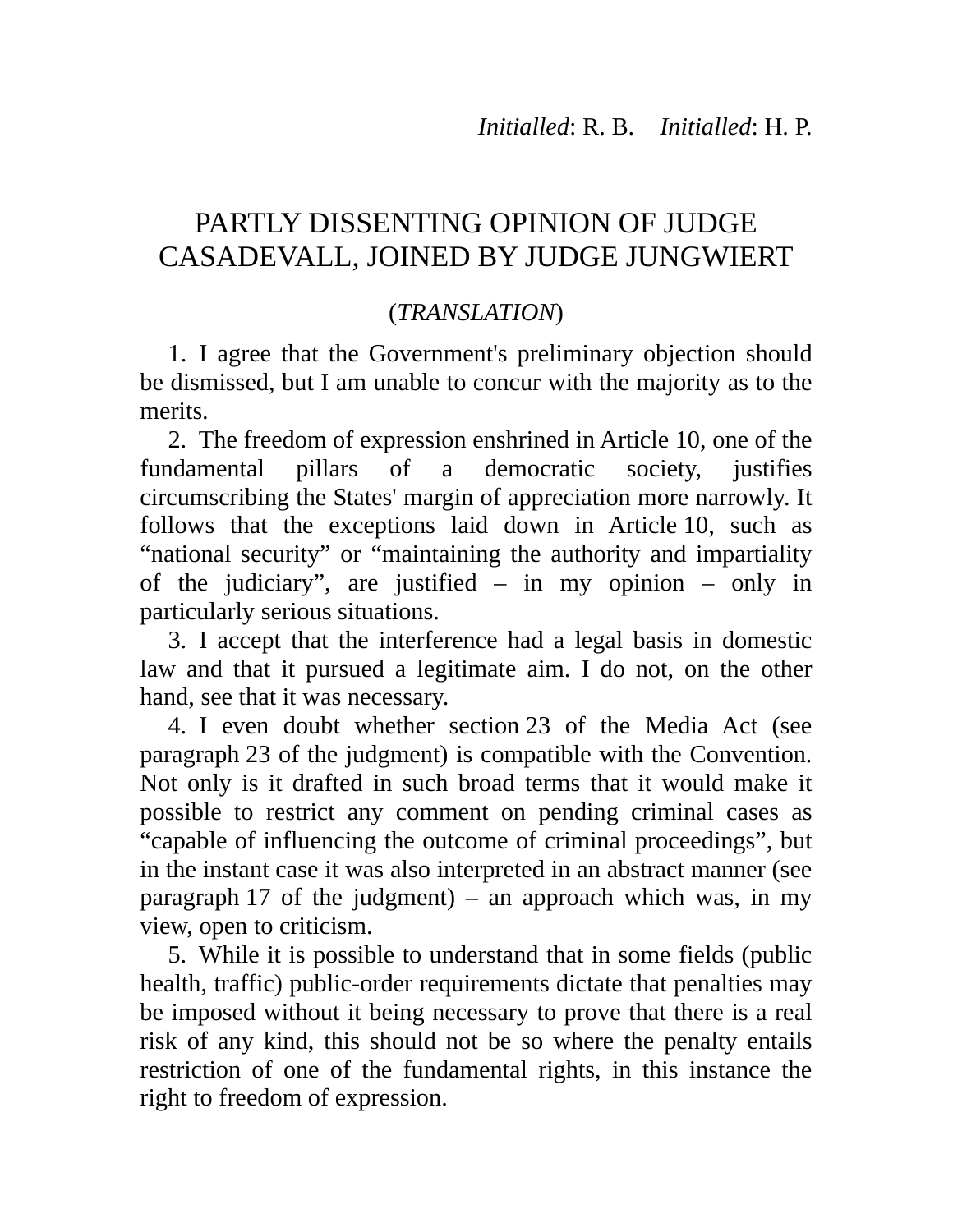6. For such restrictions to be justified for the purposes of the Convention, it appears to me essential that it should be shown that the information and ideas in issue might pose a real, substantial risk – not merely a hypothetical one – to "national security", "the disclosure of information received in confidence" or "the authority and impartiality of the judiciary". The Vienna Court of Appeal considered that such an assessment of the risk was not necessary for the offence in section 23 of the Media Act to be made out (see paragraph 17 of the judgment).

7. For want of evidence allowing me to conclude that the statutory provision is invariably applied as it was in the instant case, I prefer to say that the reasons adduced by the Vienna Court of Appeal were not "sufficient" in relation to the legitimate aim pursued.

8. Admittedly, the majority stated – and I concur in their view – that in seeking to maintain "the authority and impartiality of the judiciary, the Contracting States are entitled to take account of considerations going – beyond the concrete case – to the protection of the fundamental role of courts in a democratic society" (see paragraph 40 of the judgment). For this reason, in the opinion of the majority, the fact that domestic law "did not require an actual result of influence on the particular proceedings to be proved does not detract from the justification for the interference".

9. In other words, the interference in issue was justified not on the basis that it was "capable of influencing the outcome of the proceedings" concerning Mr Androsch (a question of impartiality) but rather because it offended the principle that "the courts are the proper forum for the settlement of legal disputes" (a question of authority). I do not find this approach any more convincing.

10. It does not convince me, firstly, because the same requirement of an assessment of the danger at which the interference was directed should apply where the aim is to provide general protection for the authority or impartiality of the judiciary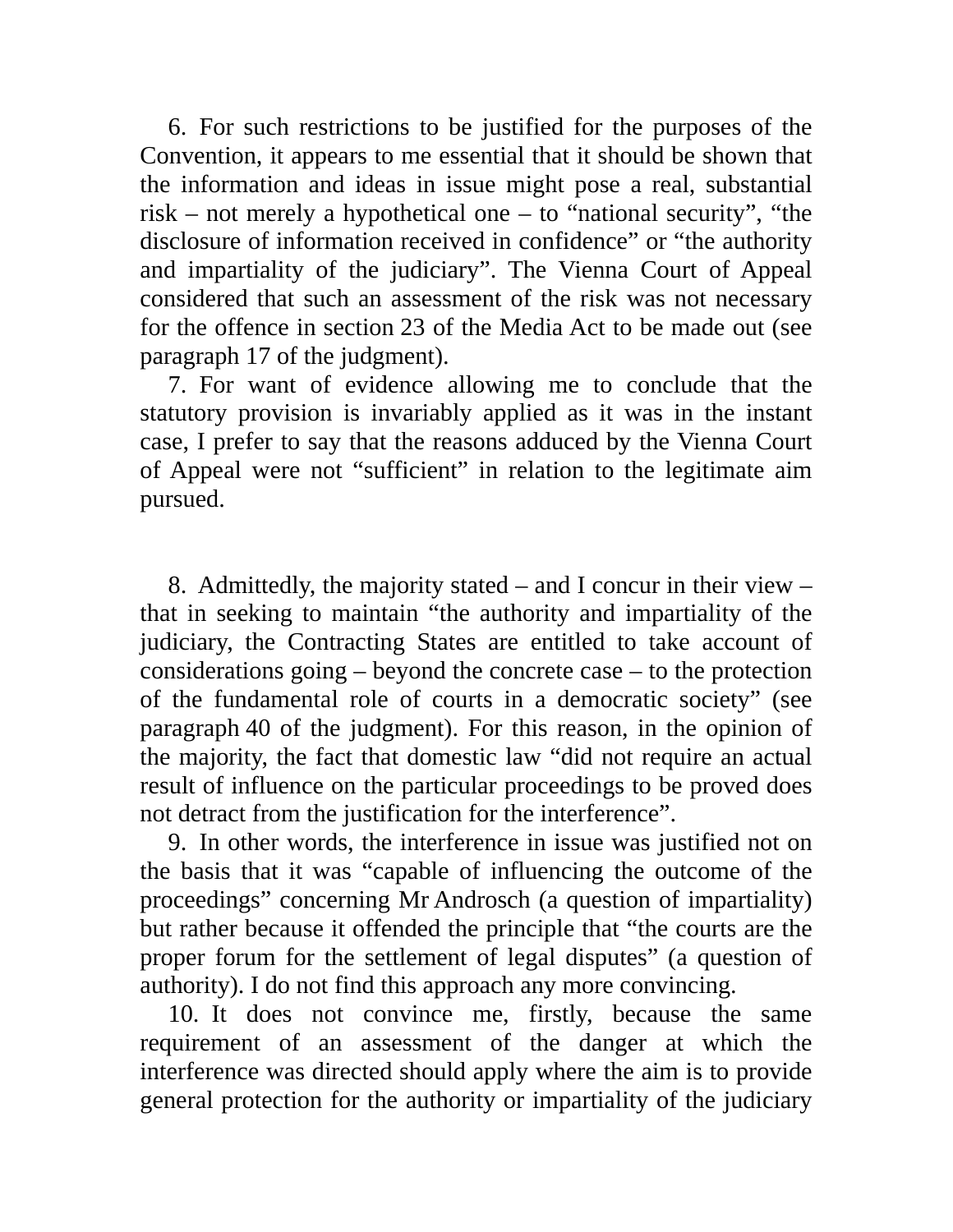and, secondly, because that approach can only, in my view, be regarded as an *ex post facto* justification for the interference in issue.

11. It is clear from a reading of the Vienna Court of Appeal's judgment that only the question of the impartiality of the court that had tried Mr Androsch was at issue. To claim that by means of a single clause ("it can be inferred from the article that [the applicant] wished to usurp the position of the judges dealing with the case") the Vienna Court of Appeal intended to ensure the "acceptance of the courts as the proper forum for the determination of a person's guilt or innocence on a criminal charge" with the aim of preventing the "spectacle of pseudo-trials in the news media" (see paragraph 54 of the judgment) seems to me to be at the very least artificial.

12. The national authorities have not therefore adduced sufficient reasons to persuade me that the applicant's words in his article were such as to create a need for interference tantamount to a "pressing social need" (see the *Sunday Times* v. the United Kingdom (no. 2) judgment of 26 November 1991, Series A no. 217, pp. 28–29, § 50) when weighed against a journalist's right to freedom of expression and the public's right to information and ideas, even those "that offend, shock or disturb the State" (see the Vereinigung demokratischer Soldaten Österreichs and Gubi v. Austria judgment of 19 December 1994, Series A no. 302, p. 17, § 36).

13. I therefore consider that there has been a violation of Article 10 of the Convention.

1. This summary by the registry does not bind the Court.

#### *Notes by the Registrar*

1. The case is numbered 83/1996/702/894. The first number is the case's position on the list of cases referred to the Court in the relevant year (second number). The last two numbers indicate the case's position on the list of cases referred to the Court since its creation and on the list of the corresponding originating applications to the Commission.